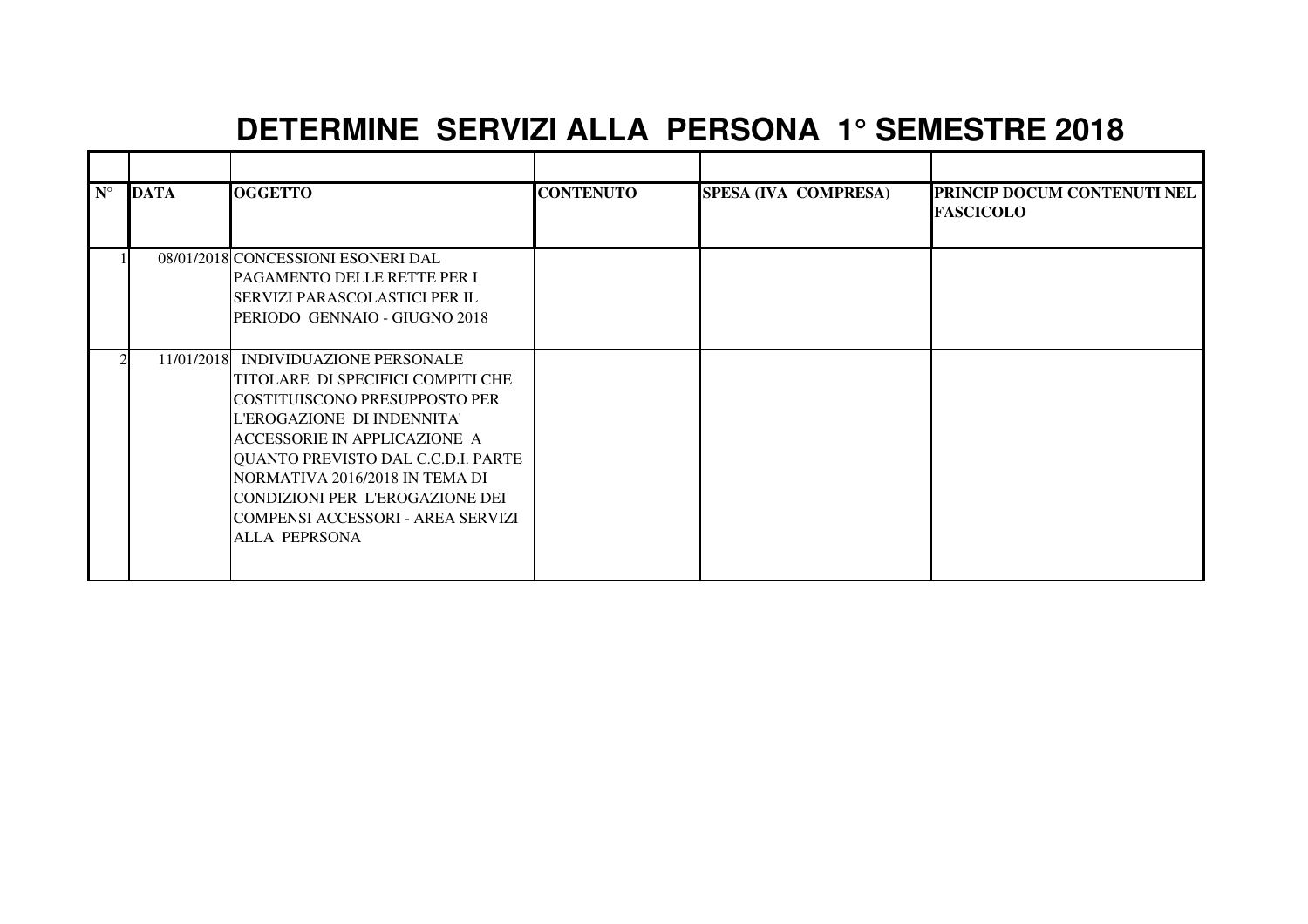| 16/01/2018 PROCEDURA AI SENSI DELL'ART.5<br>DELLA LEGGE NAZIONALE 381/91 PER<br>L'AGGIUDICAZIONE DELL'APPALTO<br>RELATIVO ALL'ATTIVITA' DI<br>IINSERIMENTO LAVORATIVO DI<br><b>IPERSONE SVANTAGGIATE DI CUI</b><br>ALL'ART.4 DELLA LEGGE 381/91<br><b>IMEDIANTE AFFIDAMENTO A</b><br>COOPERATIVA SOCIALE DI TIPO B DEL<br><b>SERVISIO DI TRASPORTO ED</b><br><b>ACCOMPAGNAMENTO DI PERSONE</b><br>DISABILI ANZIANI E MINORI PERIODO<br>17/01/2015 - 31/12/2016 SVINCOLO<br>DEPOSITO CAUZIONALE VERSATO A<br><b>GARANZIA DEGLI OBBLIGHI</b><br>CONTRATTUALI DALLA COOPERATIVA<br>SOCIALE ARCISATE SOLIDALE SOC ARL |  |  |
|-------------------------------------------------------------------------------------------------------------------------------------------------------------------------------------------------------------------------------------------------------------------------------------------------------------------------------------------------------------------------------------------------------------------------------------------------------------------------------------------------------------------------------------------------------------------------------------------------------------------|--|--|
| 18/01/2018 AUTORIZZAZIONE AL CAAF CGIL<br>LOMBARDIA SRL ALL'INOLTRO<br>ALL'INPS DI ISTANZA DI PERSONA<br><b>RESIDENTE PER LA CONCESSIONE</b><br>DELL'ASSEGNO DI MATERNITA'                                                                                                                                                                                                                                                                                                                                                                                                                                        |  |  |
| 18/01/2018 AUTORIZZAZIONE AL CAAF CGIL<br>LOMBARDIA SRL ALL'INOLTRO<br>ALL'INPS DI ISTANZA DI PERSONA<br><b>RESIDENTE PER LA CONCESSIONE</b><br>DELL'ASSEGNO NUCLEO FAMILIARE'                                                                                                                                                                                                                                                                                                                                                                                                                                    |  |  |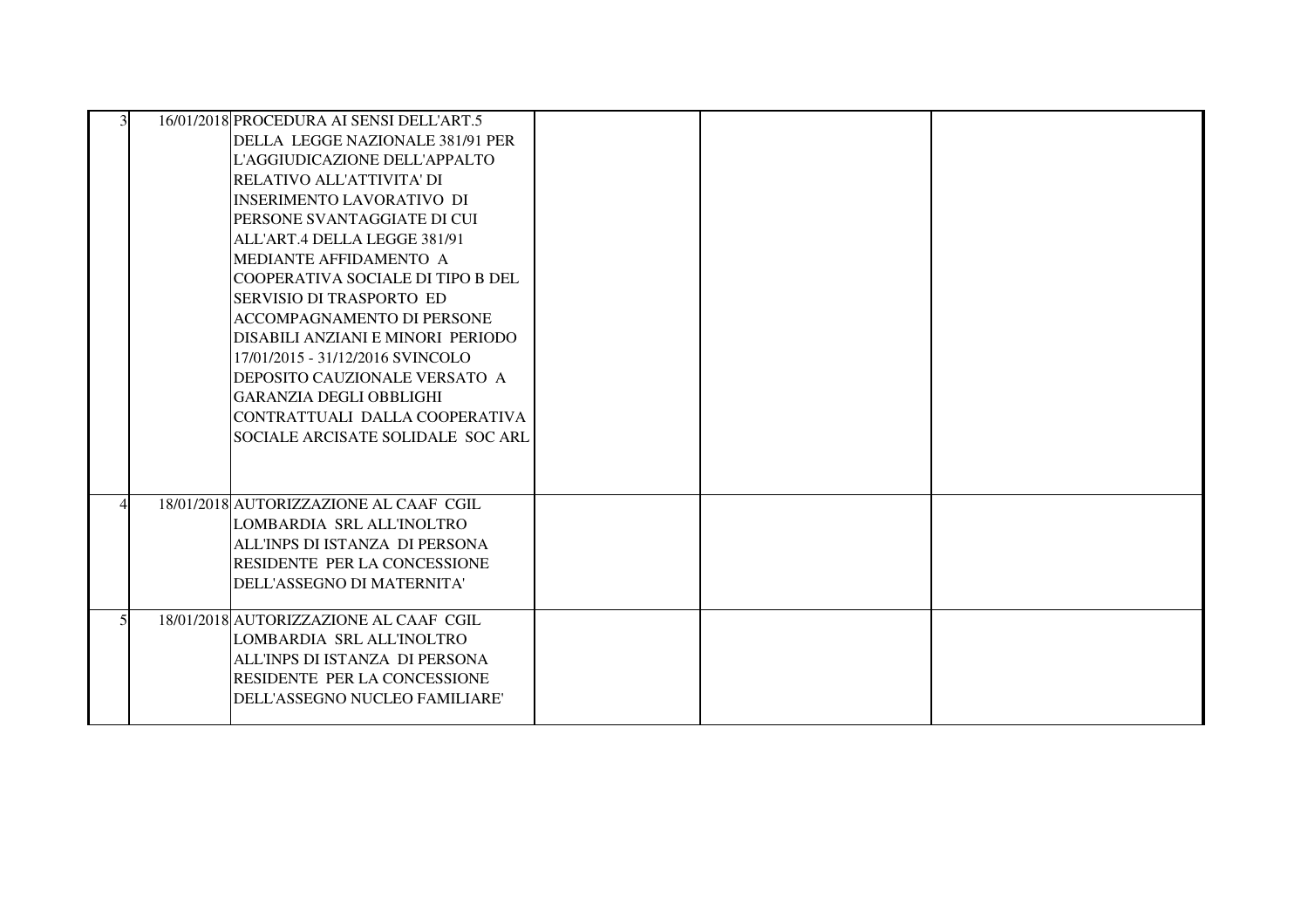|             | 18/01/2018 ACCERTAMENTO ENTRATA INERENTE<br>LE RETTE DI FREQUQNZA ALL'ASILO<br>NIDO COMUNALE RAGGIO DI SOLE<br><b>MESE DI DICEMBRE</b>                                                                                                                                                                                                                         |  |  |
|-------------|----------------------------------------------------------------------------------------------------------------------------------------------------------------------------------------------------------------------------------------------------------------------------------------------------------------------------------------------------------------|--|--|
|             | 19/01/2018 EROGAZIONE CONTRIBUTO<br>ECONOMICO STRAORDINARIO A<br><b>FAVORE DI NUCLEO FAMILIARE IN</b><br><b>GRAVE CONDIZIONE DI EMERGENZA</b><br><b>ABITATIVA</b>                                                                                                                                                                                              |  |  |
| 8           | 19/01/2018 TRASFERMENTO QUOTA DI<br><b>COMPETENZA COMUNALE A FAVORE</b><br>DELL'ALER DI VARESE RELATIVI ALLA<br>DELEGA PER LA GESTIONE DEI FONDI<br>DI CUI ALLA DGR X/6755 DEL 21/06/2017<br><b>CRITERI PER IL RIPARTO AGLI</b><br>ASSEGNATARI DEI SERVIZI PUBBLCI IN<br><b>COMPROVATE DIFFICOLTA'</b><br><b>ECONOMICHE DI CARATTERE</b><br><b>TRANSITORIO</b> |  |  |
| $\mathbf Q$ | 25/01/2018 RIMBORSO QUOTE VERSATE A TITOLO<br>DI QUOTA DI ISCRIZIONE A.S. 2017/2018<br>AGLI AVENTI DIRITTO MISURA NIDI<br>GRATIS DI CUI ALLA D.G.R 6716 DEL 14<br><b>GIUGNO 2017</b>                                                                                                                                                                           |  |  |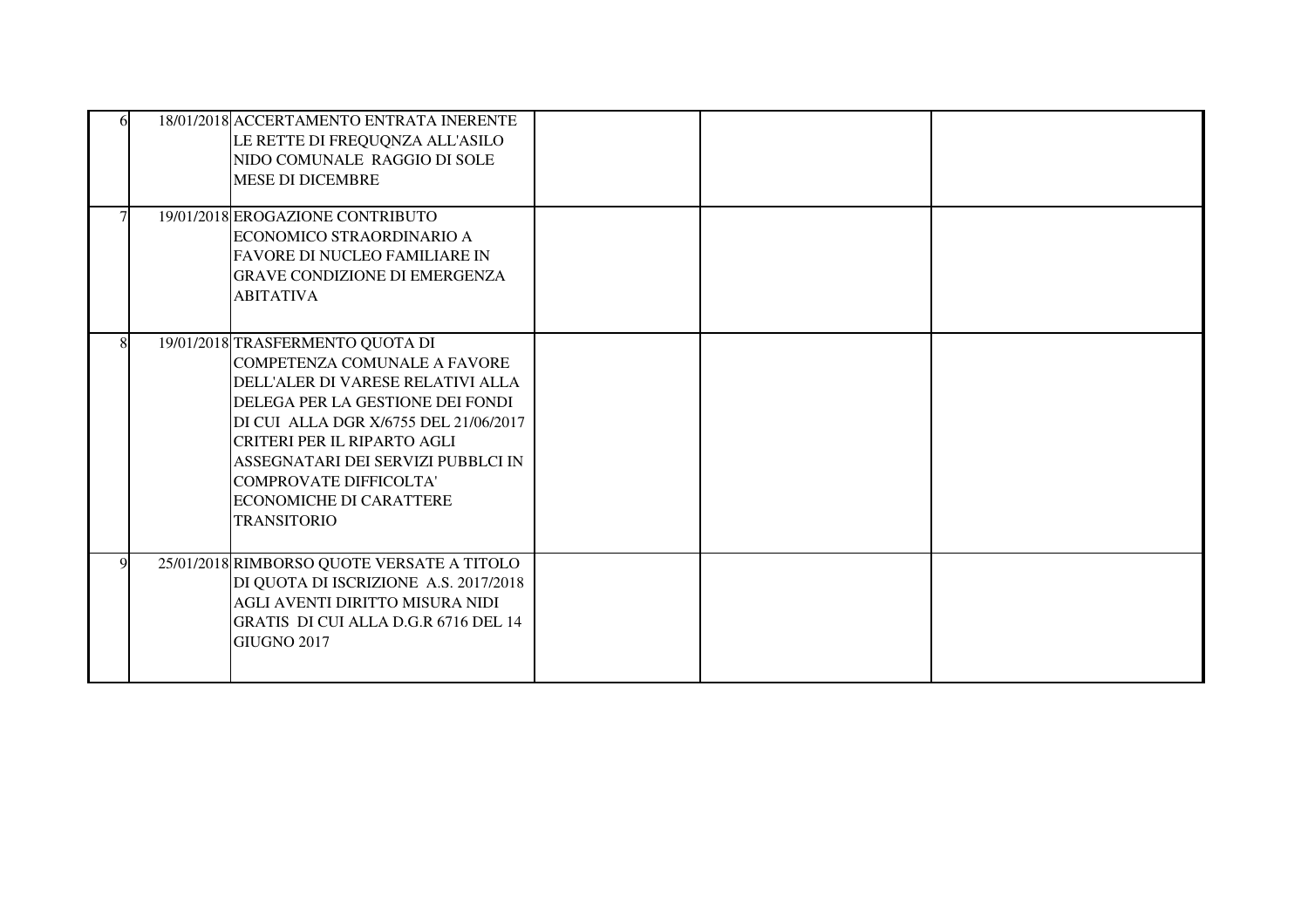| 10 | 08/02/2018 RETTIFICA DETERMINAZIONE N.206 DEL<br>14 DICEMBRE 2017 AD OGGETTO<br>ACQUISTO MATERIALE DIDATTICO DA<br>PORRE IN DOTAZIONE ALL'ASILO NIDO<br><b>COMUNALE RAGGIO DI SOLE -</b><br>AFFIDAMENTO E FINANZIAMENTO<br><b>DELLA SPESA</b>                                                                                                                                                                      |  |  |
|----|--------------------------------------------------------------------------------------------------------------------------------------------------------------------------------------------------------------------------------------------------------------------------------------------------------------------------------------------------------------------------------------------------------------------|--|--|
| 11 | 16/02/2018 PRESA D'ATTO FUSIONE E<br><b>INCORPORAZIONE DELLA</b><br>COOPERATIVA LOMBARDIA FAI NELLA<br>COOPERATIVA MARTA SOCIETA'<br>COOPERATIVA SOCIALE ONLUS E<br><b>CONSEGUENTE ASSUNZIONE DA PARTE</b><br>DELLA PREDETTA COOPERATIVA<br>DELLA GESTIONE DI PROGETTI<br><b>VOUCHER PER ASSISTENZA EDUCATIVA</b><br>GIA' ASSEGNATI ALLA COOPERATIVA<br>FAI DI CUI ALLA PRECEDENTI PROPRI<br><b>DETERMINAZIONI</b> |  |  |
| 12 | 20/02/2018 ACCCERTAMENTO ENTRATA INERENTE<br>LE RETTE DI FREQUQNZA ALL'ASILO<br>NIDO COMUNALE RAGGIO DI SOLE<br>MESE DI DICEMBRE 2017 E GENNAIO<br>2018                                                                                                                                                                                                                                                            |  |  |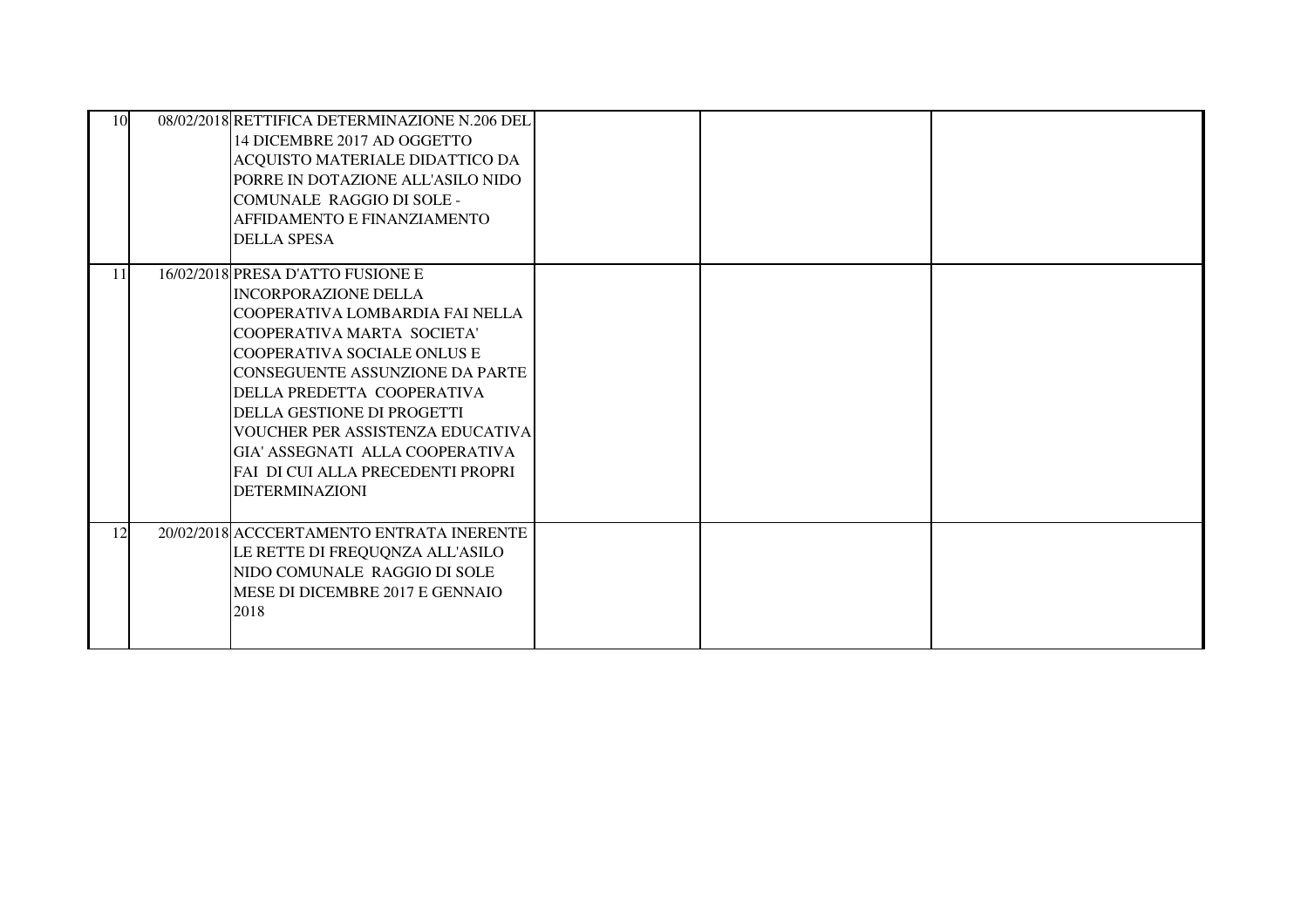| 13 | 20/02/2018 ACCETTAZIONE DOMANDE REDDITO DI<br>AUTONOMIA MISURA NDI GRATIS DI<br>CUI ALLA DGR 67160 DEL 14/06/2017 E<br>APPROVAZIONE CONSUNTIVO MESI DI<br><b>SETTEMBRE OTTOBRE E NOVEMBRE</b><br>2017 E ACCERTAMENTO RETLATIVA<br><b>ENTRATA</b> |  |  |
|----|--------------------------------------------------------------------------------------------------------------------------------------------------------------------------------------------------------------------------------------------------|--|--|
| 14 | 21/02/2018 CONCESSIONI ESONERI DAL<br>PAGAMENTO DELLE RETTE PER I<br><b>SERVIZI PARASCOLASTICI PER IL</b><br>PERIODO MARZO 2018 - GIUGNO 2018                                                                                                    |  |  |
| 15 | 26/02/2018 DEFINIZIONE TARIFFA SERVIZIO DI<br>ASSISTENZA DOMICILIARE DI PERSONA<br><b>ANZIANA</b>                                                                                                                                                |  |  |
| 16 | 27/02/2018 LIQUIDAZIONE FATTURA ALL'AZIENDA<br>SPECIALE A PARMIANI DI ARCISATE PER<br>MINORI ESONERATI DAL PAGAMENTO<br>DELLE QUOTE SEI SERVIZI<br>PARASCOLASTICI ANNO SCOLASTICO<br>2016/2017 - PERIODO GENNAIO - GIUGNO                        |  |  |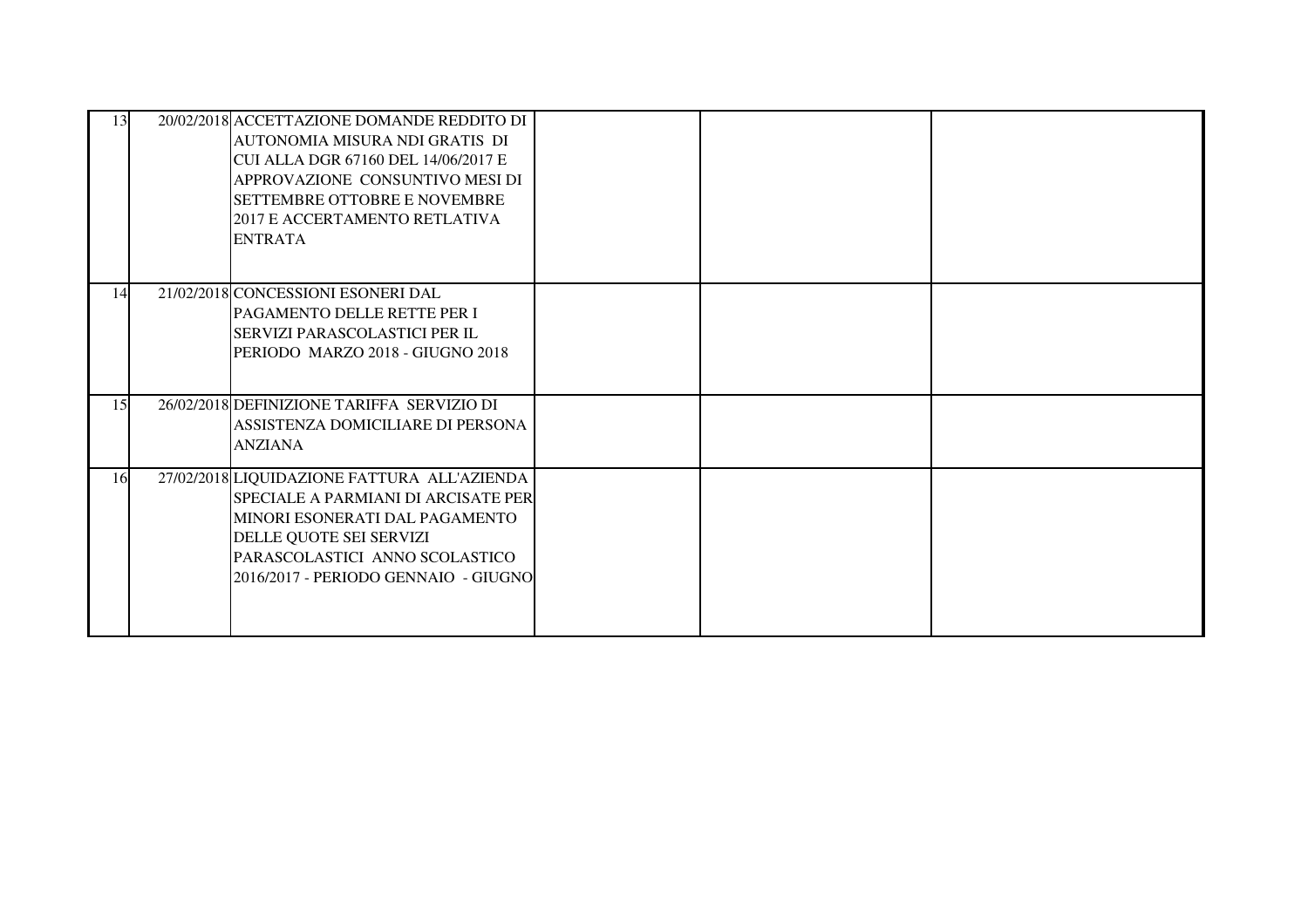| 17 | 28/02/2018 ACCERTAMENTO ENTRATA INERENTE<br>E INTROITO SOMMA VERSATA DAL<br>COMUNE DI CUASSO AL MONTE QUALE<br>QUOTA DEL 50% DI COMPETENZA DEL<br>MEDESIMO COMUNE PER<br>CONTRIBUZIONE SERVIZI ASSISTENZA<br>EDUCATIVA E DOMICILIARE E<br>INCONTRI IN SPAZIO NEUTRO A<br>FAVORE DI MINORE GESTITI TRAMITE<br><b>VOUCHER</b>                                                                                                      |  |  |
|----|----------------------------------------------------------------------------------------------------------------------------------------------------------------------------------------------------------------------------------------------------------------------------------------------------------------------------------------------------------------------------------------------------------------------------------|--|--|
| 18 | 01/03/2018 PRESA D'ATTO VARIAZIONE<br>DENOMINAZINE SOCIALE E SEDE<br>LEGALE FUSIONE E INCORPORAZIONE<br>DEL CONSORZIO PRIVATA ASSISTENZA<br>NEL CONSORZIO DOMICARE SOCIETA'<br>COOPERATIVA E CONSEGUENTE<br>ASSUNZIONE DA PARTE DEL PREDETTO<br>CONSORZIO DELLA GESTIONE<br>DELL'APPALTO IN ESSERE PER<br>ASSISTENZA DOMICILIARE IN FAVORE<br>DI ANZIANI DISABILI MINORI E<br>SOGGETTI FRAGILI PERIDO 01/12/2016 -<br>31/12/2018 |  |  |
| 19 | 02/03/2018 EROGAZIONE CONTRIBUTO<br>ECONOMICO UNA TANTUM A FAVORE<br>DI NUCLEO FAMILIARE IN IN<br>SITUAZIONE DI I NDIGENZA PER SPESE<br>DI PRIMA NECESSITA'                                                                                                                                                                                                                                                                      |  |  |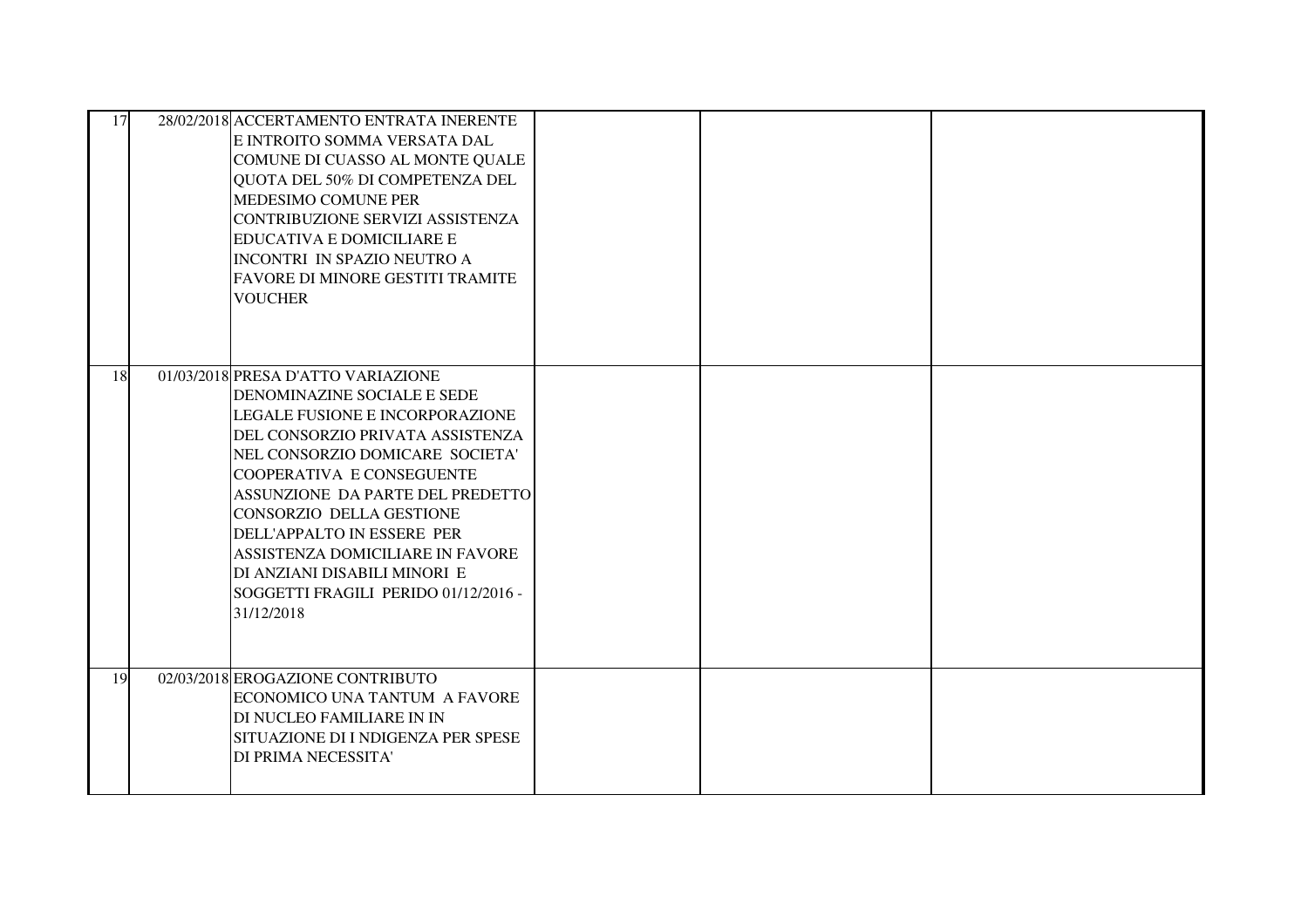| 20 | 02/03/2018 EROGAZIONE CONTRIBUTO<br>ECONOMICO UNA TANTUM A FAVORE<br>DI NUCLEO FAMILIARE IN IN<br>SITUAZIONE DI I NDIGENZA PER SPESE<br>DI PRIMA NECESSITA'                                                                                                     |                                                                                         |            |                                                                                           |
|----|-----------------------------------------------------------------------------------------------------------------------------------------------------------------------------------------------------------------------------------------------------------------|-----------------------------------------------------------------------------------------|------------|-------------------------------------------------------------------------------------------|
| 21 | 02/03/2018 ACQUISTO PANNOLINI MUTANDINA PER<br><b>BAMBINI DA PORRE IN DOTAZIONE</b><br>ALL'ASILO NIDO COMUNALE MEDIANTE forniture e servizi di<br>ADESIONE AL MEPA - AFFIDAMENTO E<br>FINANZIAMENTO DELLA SPESA                                                 | Affidamento di lavori,<br>cui all' art. 36 comma<br>2a) D.Lgs. 50 del 18<br>aprile 2016 | €.1.131,38 | Report della procedura generato dalla<br>piattaforma del sistema nazionale<br><b>MEPA</b> |
| 22 | 05/03/2018 APPROVAZIONE E PUBBLICAZIONE<br><b>BANDO PER L'ASSEGNAZINE DI TESSERE</b><br>PREPAGATE PER L'ACQUISTO DI GENERI<br>DI PRIMA NECESSITA' A FAVORE DI<br>NUCLEI FAMIGLIARI INDIGENTI E/O IN<br>CONDIZIONE DI FRAGILITA' RESIDENTI<br><b>IN ARCISATE</b> |                                                                                         |            |                                                                                           |
| 23 | 05/03/2018 CHIUSURA RENDICONTAZIONE MISURA<br>NIDI GRATIS ANNO 2016/2017                                                                                                                                                                                        |                                                                                         |            |                                                                                           |
| 24 | 07/03/2018 LIQUIDAZIONE FATTURA ALL'AZIENDA<br>SPECIALE A PARMIANI DI ARCISATE PER<br>MINORI ESONERATI DAL PAGAMENTO<br>DELLE QUOTE DEI SERVIZI<br>PARASCOLASTICI ANNO SCOLASTICO<br>2016/2017 - PERIODO SETTEMBRE-<br><b>DICEMBRE</b>                          |                                                                                         |            |                                                                                           |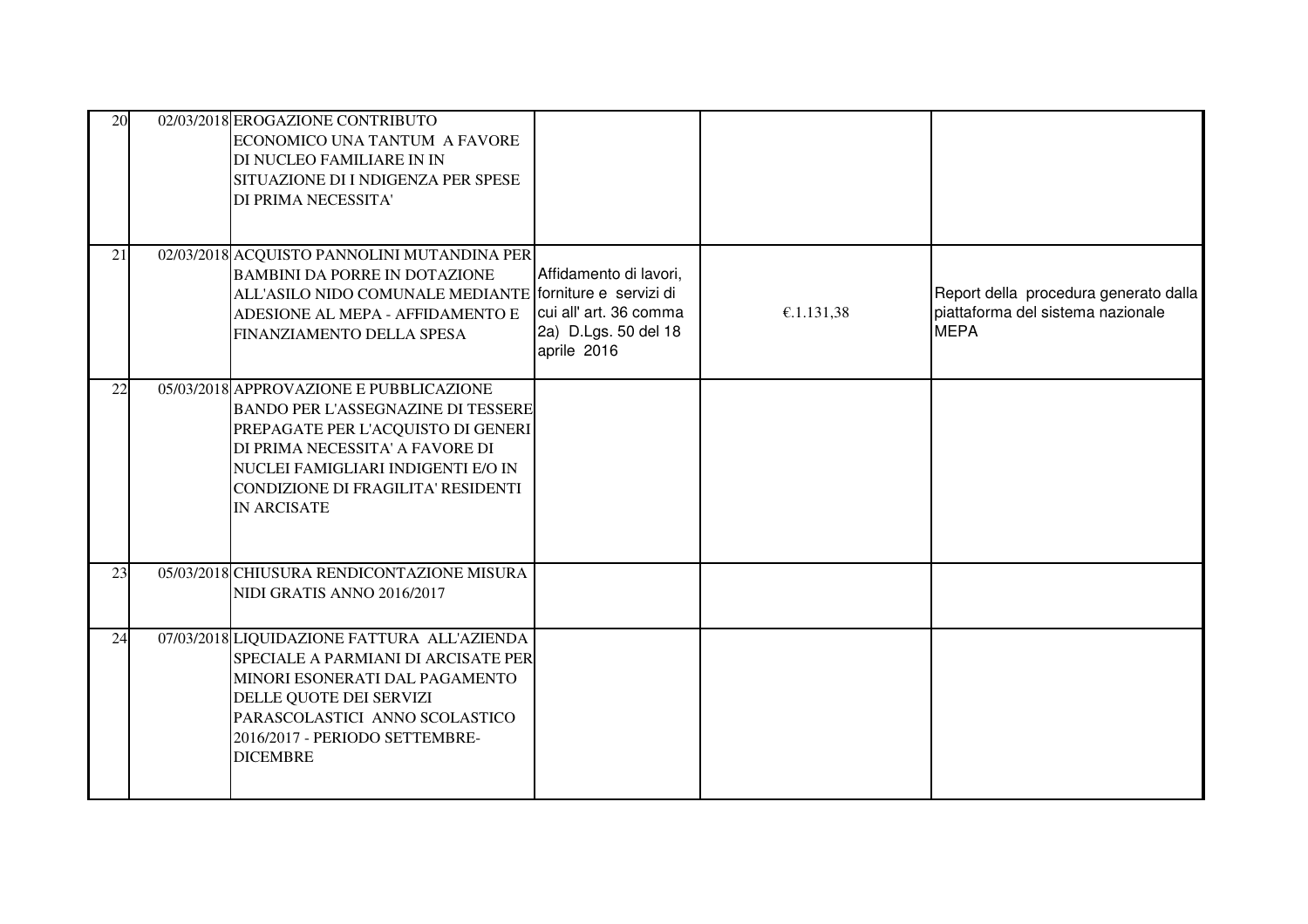| 25 | 13/03/2018 | RIMBORSO QUOTE VERSATE A TITOLO<br>DI QUOTA ISCRIZIONE A.S. 2017/2018<br>AGLI AVENTI DIRITTO MISURA NIDI<br>GRATIS DI CUI ALLA D.G.R 6716 DEL 14<br>GIUGNO 2017    |  |  |
|----|------------|--------------------------------------------------------------------------------------------------------------------------------------------------------------------|--|--|
| 26 |            | 13/03/2018 ACCERTAMENTO ENTRATA INERENTE<br>IL SERVIZIO DI ASSISTENZA<br>DOMICILIARE PERIODO SETTEMBRE -<br>DICEMBRE 2017                                          |  |  |
| 27 |            | 16/03/2018 EROGAZIONE CONTRIBUTO<br><b>ECONOMICO UNA TANTUM A FAVORE</b><br>DI NUCLEO FAMILIARE IN IN<br>SITUAZIONE DI I NDIGENZA PER SPESE<br>DI PRIMA NECESSITA' |  |  |
| 28 |            | 16/03/2018 ACCERTAMENTO ENTRATA INERENTE<br>LE RETTE DI FREQUQNZA ALL'ASILO<br>NIDO COMUNALE RAGGIO DI SOLE<br>MESE DI FEBBRAIO 2018                               |  |  |
| 29 |            | 23/03/2018 ACCERTAMENTO ENTRATA INERENTE<br>RIPARTO FONDO SOCIALE REGIONALE<br>(EX CIRCOLARE ) FINANZIATO DALLA<br>COMUNITA' MONTANA DEL PIAMBELLO                 |  |  |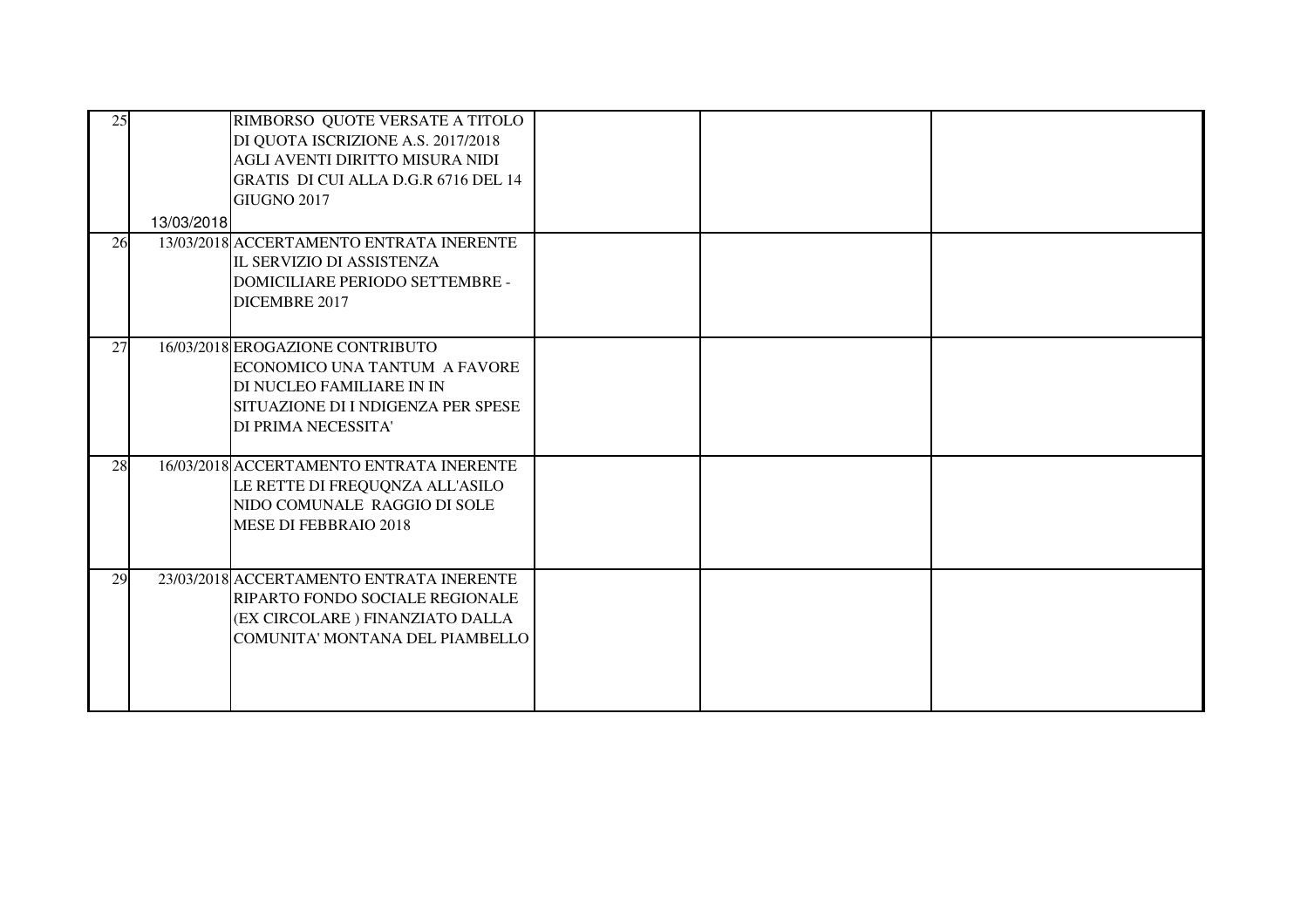| 30 | 23/03/2018 ACCERTAMENTO ENTRATA INERENTE<br>FONDO PER EROGAZIONE VOUCHER<br>PER MINORI DISABILI FINANZIATO<br>DALLA COMUNITA' MONTANA DEL<br><b>PIAMBELLO</b>                                                                                   |  |  |
|----|-------------------------------------------------------------------------------------------------------------------------------------------------------------------------------------------------------------------------------------------------|--|--|
| 31 | 23/03/2018 L.328/2000- PIANO DI ZONA -<br>LIQUIDAZIONE ALLA COMUNITA'<br>MONTANA DEL PIAMBELLO QUOTA DI<br>COMPETENZA PER LA GESTIONE DEL<br>C.D.D. DI SALTRIO ANNO 2017 - PERIODO<br>SETTEMBRE - DICEMBRE 2017 E<br>VACANZE ESTIVE GIUGNO 2017 |  |  |
| 32 | 23/03/2018 EROGAZIONE CONTRIBUTO<br>ECONOMICO UNA TANTUM A FAVORE<br>DI NUCLEO FAMILIARE IN IN<br>SITUAZIONE DI I NDIGENZA PER SPESE<br>DI PRIMA NECESSITA'                                                                                     |  |  |
| 33 | 23/03/2018 L.328/2000- PIANO DI ZONA -<br>ASSUNZIONE IMPEGNO DI SPESA PER<br>FRUIZIONE SOGGIORNO ESTIVO -<br>QUOTA ASSISTENZIALE UTENTI C.D.D.<br>DI SALTRIO - ANNO 2018                                                                        |  |  |
| 34 | 28/03/2018 CONCESSIONE ESONERI DAL<br>PAGAMENTO DELLE RETTE PER I<br>SERVIZI PARASCOLASTICI PER IL<br>PERIODO APRILE 2018 - GIUGNO 2018                                                                                                         |  |  |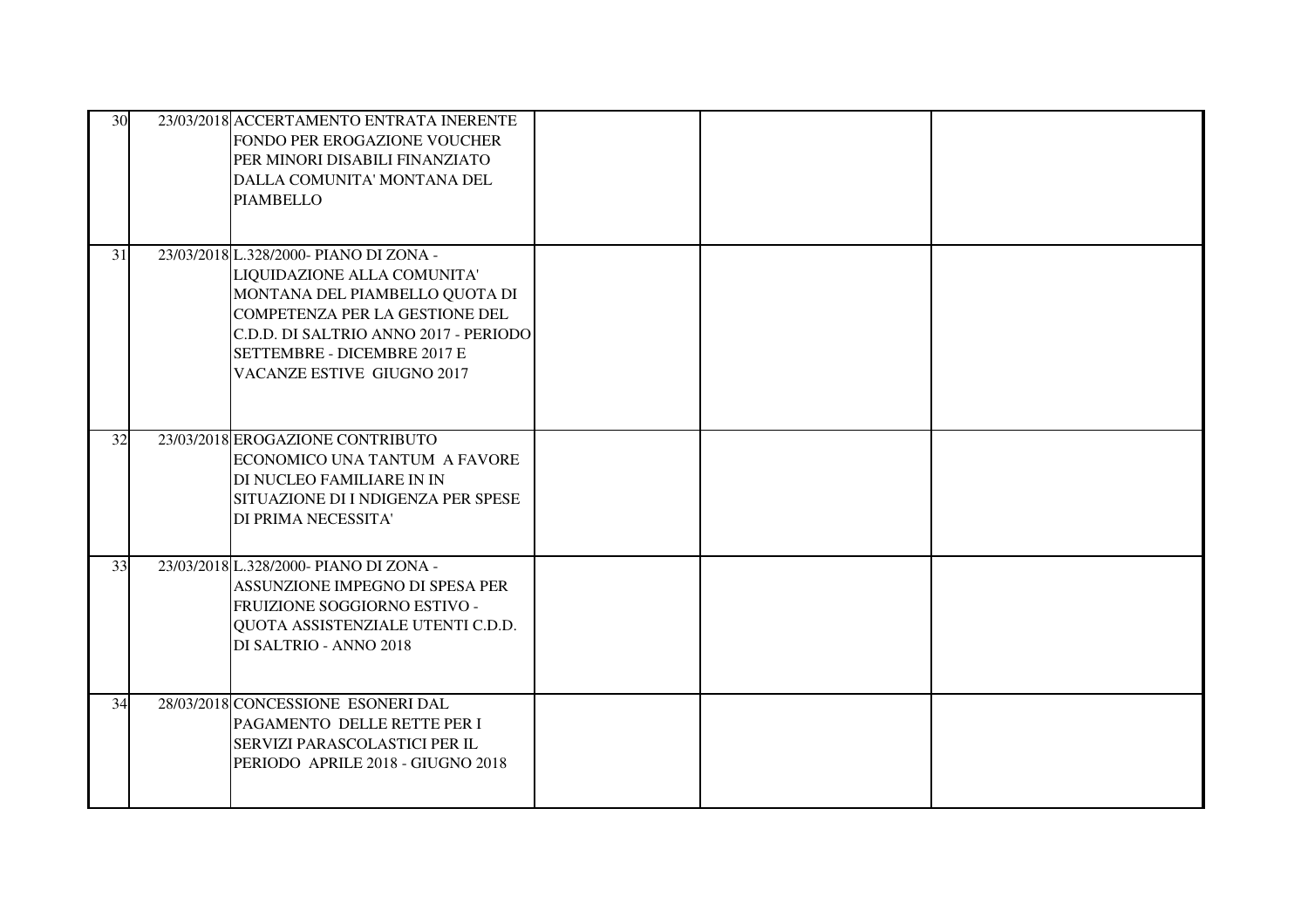| 35 | 28/03/2018 INTEGRAZIONE IMPEGNO DI SPESA PER<br>SOPRAGGIUNTA NECESSITA DI<br>INCONTRI INAMBITO PROTETTO TRA<br>MINORE E GENITORE PRESSO<br>COMUNITA' DI ACCOGLIENZA DI CUI<br>ALLA PROPRIA DETERMINAZIONE<br>N.248/2017                                                                                                                                                                                                                |                                  |                                                                                                                     |                                                                                           |
|----|----------------------------------------------------------------------------------------------------------------------------------------------------------------------------------------------------------------------------------------------------------------------------------------------------------------------------------------------------------------------------------------------------------------------------------------|----------------------------------|---------------------------------------------------------------------------------------------------------------------|-------------------------------------------------------------------------------------------|
| 36 | 29/03/2018 PROCEDURA AI SENSI DELL'ART.5<br>DELLA LEGGE 381/91 PER<br>L'AGGIUDICAZIONE DELL'APPALTO<br>RELATIVO ALL'ATTIVITA' DI<br><b>INSERIMENTO LAVORATIVO DI</b><br>PERSONE SVANTAGGIATE DI CUI<br>ALL'ART. 4 DELLA LEGGE 381/91<br>MEDIANTE AFFIDAMENTO A<br>COOPERATIVA SOCIALE DI TIPO B DEL<br>SERVIZIO DI PULIZIA E LAVANDERIA<br>DELL'ASILO NIDO DEL COMUNE DI<br>ARCISATE PERIODO 01/07/2018 -<br>31/12/2020 CIG 74341717FA | Legge 8 novembre<br>1991, n. 381 | €,38,658,97 (anno 2018)<br>€.79,982,22 (anno 2019)<br>€.79.982,22 (anno 2020)<br>$\epsilon$ .43,764,48 (successivi) | Report della procedura generato dalla<br>piattaforma del sistema regionale<br>Arca Sintel |
| 37 | 30/03/2018 ASSUNZIONE IMPEGNO DI SPESA PER<br>COMPARTECIPAZIONE AL COSTO DELLA<br>RETTA PER L'INSERIMENTO DI SGGETTO<br>DISABILI PRESSO IL SERVIZO DI<br>FORMAZIONE ALL'AUTONOMIA ABACO<br>DELLA COOPERATIVA SOCIALE ABAD<br>ONLUS DI INARZO PERIODO APRILE -<br>DICEMBRE 2018                                                                                                                                                         |                                  |                                                                                                                     |                                                                                           |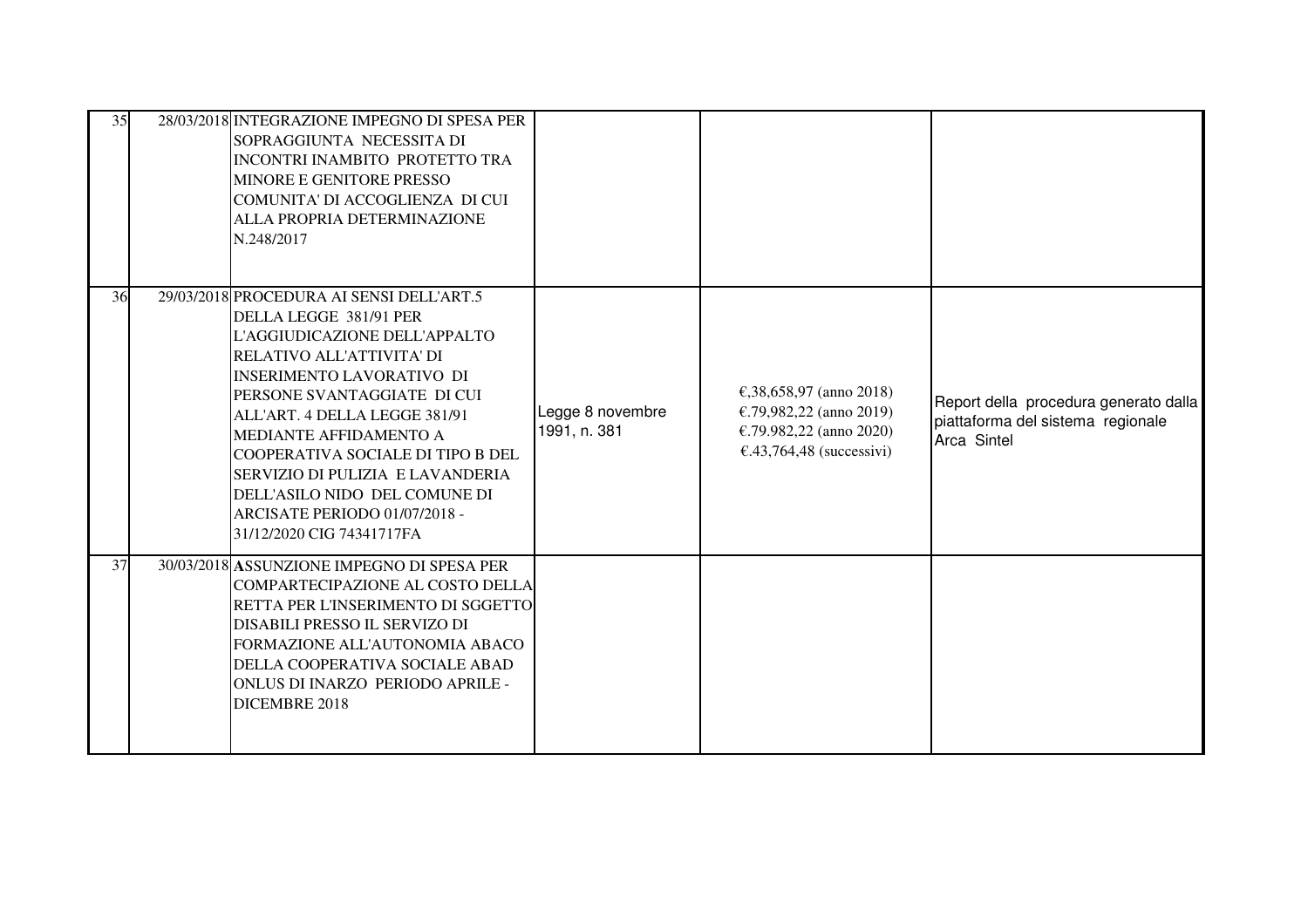| 38  | 03/04/2018 ASSEGNAZIONE VOUCHER PER<br>ASSISTENZA EDUCATIVA DOMICILIARE<br>A FAVORE DI MINORE RESIDENTE NEL<br>TERRITORIO DELLA COMUNITA'<br>MONTANA DEL PIAMBELLO E<br>ASSUNZIONE IMPEGNO DI SPESA<br>FINALIZZATO ALLA CONTRIBUZIONE<br>AL PAGAMENTO DELL'INTERVENTO<br>PERIODO 1 GENNAIO 2018 AL 31<br>DICEMBRE 2018                      |  |  |
|-----|---------------------------------------------------------------------------------------------------------------------------------------------------------------------------------------------------------------------------------------------------------------------------------------------------------------------------------------------|--|--|
| 39  | 04/04/2018 RETTIFICA PROPRIA DETERMINAZIONE<br>N.106 DEL 10/08/2017 AD OGGETTO<br>PARTECIPAZIONE ALLA<br>PROGETTAZIONE DI ANCI LOMBARDIA<br>PER LA STESURA DI PROGETTO DI<br>SERVIZIO CIVILE VOLONTARIO PER<br>L'ANNO 2018 ASSUNZIONE IMPEGNO DI<br>SPESA PER CAMBIO DENOMINAZIONE<br>DEL FORNITORE E LIQUIDAZIONE<br><b>RELATIVA SPESA</b> |  |  |
| 40/ | 04/04/2018 TRASFERMENTO QUOTA A CARICO DEL<br>COMUNE DI ARCISATE PER ADESIONE A<br><b>CONVENZIONE SISTEMA</b><br><b>BIBLIOTECARIO VALLE DEI MULINI</b><br><b>ANNO 2018</b>                                                                                                                                                                  |  |  |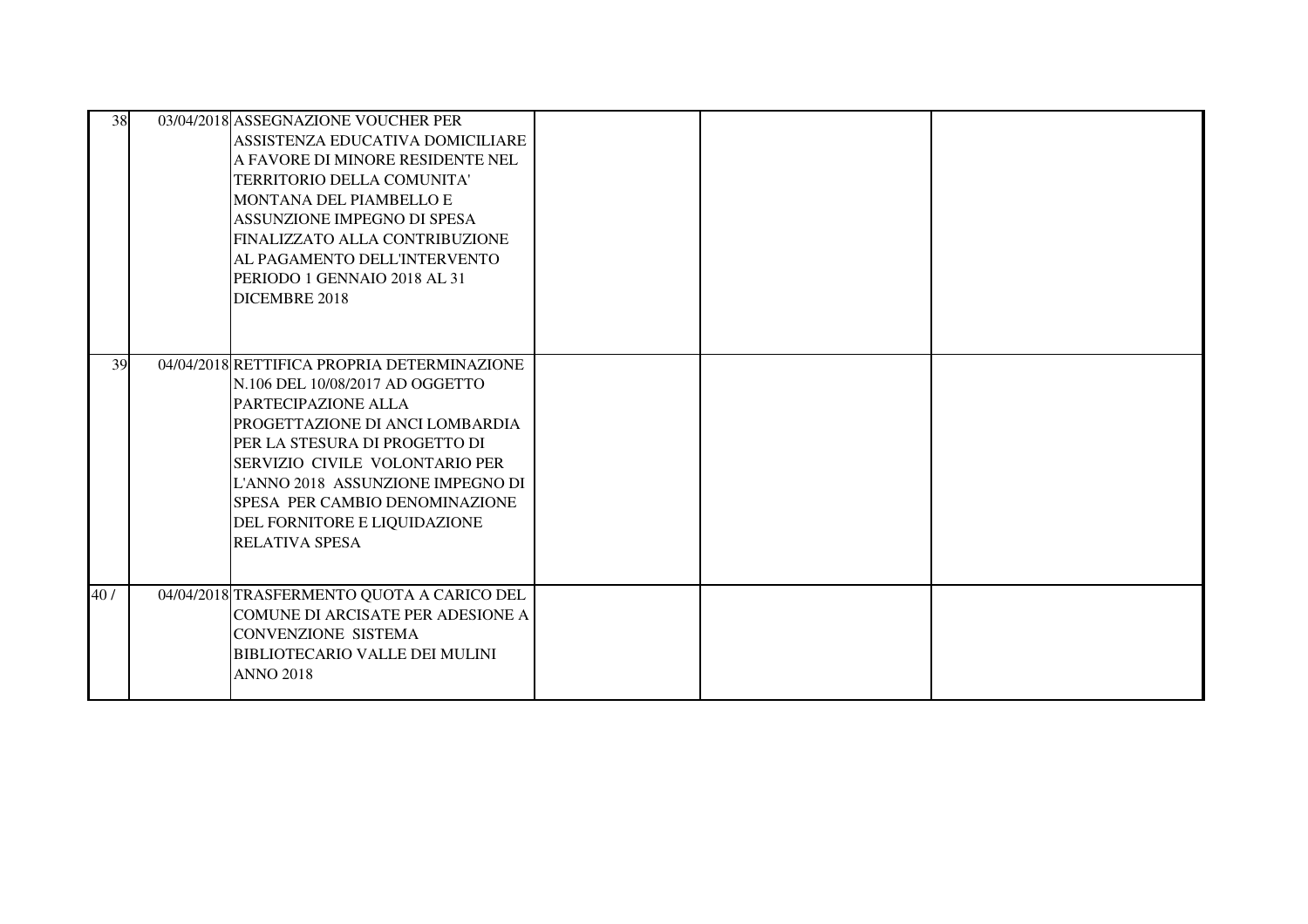| 41 | 04/04/2018 RIDETERMINAZIONE IMPEGNO DI CUI<br>ALLA DETERMINAZIONE N.221 DEL<br>20/12/2017 AD OGGETTO ASSUNZIONE<br><b>IMPEGNO PER COMPARTECIPAZIONE AL</b><br>COSTO DELLA RETTA PER<br>L'INSERIMENTO DI PERSONA ANZIANA<br>PRESSO R.S.A. 1 ^ SEMESTRE 2018                                                                                                                                                    |  |  |
|----|---------------------------------------------------------------------------------------------------------------------------------------------------------------------------------------------------------------------------------------------------------------------------------------------------------------------------------------------------------------------------------------------------------------|--|--|
| 42 | 04/04/2018 AUMENTO IMPEGNO DI SPESA DI CUI<br>ALLA PROPRIA DETERMINAZIONE N.229<br>DEL 21/12/2017 AD OGGETTO<br>ASSEGNAZIONE VOUCHER PER<br>ASSISTENZA EDUCATIVA DOMICILIARE<br>A FAVORE DELLA COMUNITA'<br>MONTANA DEL PIAMBELLO                                                                                                                                                                             |  |  |
| 43 | 04/04/2018 RIDETERMINAZIONE IMPEGNO DI SPESA<br><b>ASSUNTO CON DETERMINAZIONE N.226</b><br>DEL 21/12/2018 AD OGGETTO<br>ASSEGNAZIONE VOUCHER PER<br>ASSISTENZA EDUCATIVA DOMICILIARE<br>A FAVORE DI MINORI RESIDENTE NEL<br>TERRITORIO DELLA COMUNITA'<br>MONTANA DEL PIAMBELLO E<br>ASSUNZIONE RELATIVO IMPEGNO DI<br>SPESA PERIODO 1 GENNAIO 2018 - 31<br>DICEMBRE 2018 PER INTERRUZIONE<br><b>PROGETTO</b> |  |  |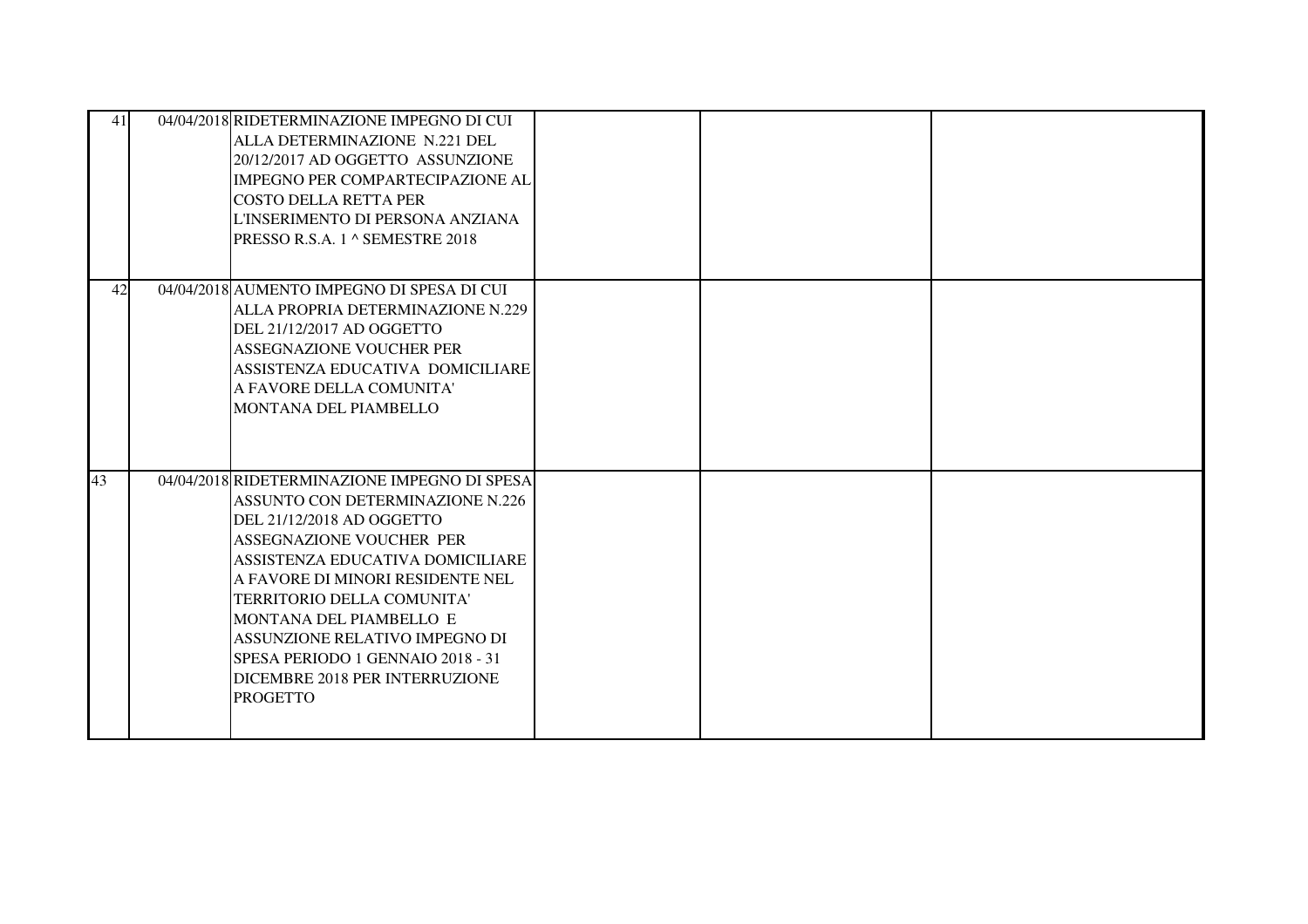| 44 | 10/04/2018 EROGAZIONE CONTRIBUTO ALLA<br><b>SCUOLA MATERNA DE AMICIS DI</b><br>ARCISATE AI SENSI DELL'ART. 8 COMMA<br>1 DELLA CONVENZIONE RELATIVO AL<br>1^ E 2^ BIMESTRE 2018                                               |  |  |
|----|------------------------------------------------------------------------------------------------------------------------------------------------------------------------------------------------------------------------------|--|--|
| 45 | 10/04/2018 INDIVIDUAZIONE<br><b>UTENTE</b><br><b>AVENTI</b><br>DIRITTO ALLA RIDUZIONE MEDIANTE<br>SUCCESSIVO RIMBORSO DELLE RETTE<br>DI FREQUENZA PER I SERVIZI<br>PARASCOLASTICI PERIODO SETTE 2017<br><b>GIUGNO 2018</b>   |  |  |
| 46 | 10/04/2018 EROGAZIONE<br><b>CONTRIBUTO</b><br>ECONOMICO UNA TANTUM A FAVORE<br>NUCLEO FAMILIARE<br>IN IN<br>DI<br>SITUAZIONE DI I NDIGENZA PER SPESE<br>DI PRIMA NECESSITA'                                                  |  |  |
| 47 | 11/04/2018 ACCETTAZIONE DOMANDE REDDITO DI<br>AUTONOMIA MISURA NDI GRATIS DI<br>CUI ALLA DGR 67160 DEL 14/06/2017 E<br>APPROVAZIONE CONSUNTIVO MESI DI<br>DICEMBRE GENNAIO FEBBRAIO 2018 E<br>ACCERTAMENTO RETLATIVA ENTRATA |  |  |
| 48 | 11/04/2018 EROGAZIONE<br><b>CONTRIBUTO</b><br>ECONOMICO UNA TANTUM A FAVORE<br>NUCLEO<br>IN IN<br>FAMILIARE<br>DI<br>SITUAZIONE DI I NDIGENZA PER SPESE<br>DI PRIMA NECESSITA'                                               |  |  |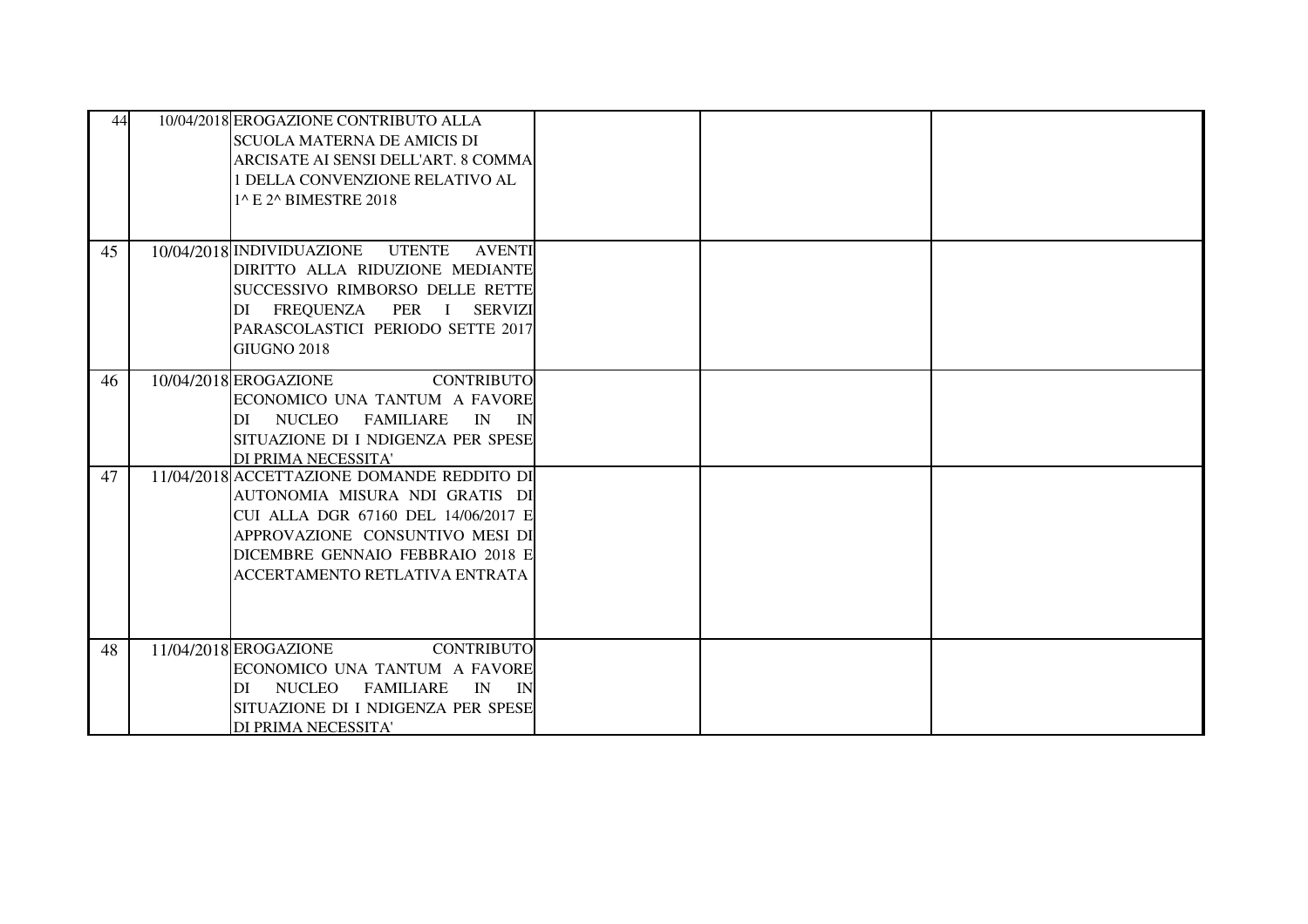| 49 | 11/04/2018 | RIDETERMINAZIONE IMPEGNO DI SPESA<br>DI CUI ALLA PRROPRIA<br>DETERMINAZIONE N.213/2017 REALTIVA<br>AL CONTRIBUTO PER RETTA DI<br>RICOVERO PRESSO R.S.A DI PERSONA<br>ANZIANA E ASSUNZIONE IMPEGNO DI<br><b>SPESA</b>                                                                         |                                                                                         |          |                                                 |
|----|------------|----------------------------------------------------------------------------------------------------------------------------------------------------------------------------------------------------------------------------------------------------------------------------------------------|-----------------------------------------------------------------------------------------|----------|-------------------------------------------------|
| 50 |            | 11/04/2018 APPROVAZIONE GRADUATORIA MESE<br>DI APRILE 2018 PER ASSEGNAZIONE DI<br>CARTE PREPAGATE PER L'ACQUISTO DI<br><b>GENERI DI PRIMA NECESSITA' A</b><br><b>FAVORE DI NUCLEI FAMILIARI</b><br>INDIGENTI E/O IN CONDIZIONE DI<br>FRAGILITA' CUI AL BANDO APPROVATO<br>CON DET N. 22/2018 |                                                                                         |          |                                                 |
| 51 |            | 16/04/2018 AUTORIZZAZIONE AL CAAF CGIL<br>LOMBARDIA ALL'INOLTRO ALL'IINPS DI<br><b>ISTANZA DI PERSONA RESIDENTE PER</b><br>LA CONCESSIONE DELL'ASSEGNO AL<br><b>NUCLEO FAMILIARE</b>                                                                                                         |                                                                                         |          |                                                 |
| 52 |            | 17/04/2018 SERVIZIO DI SUPPORTO ALLA GESTIONE<br><b>FAMILIARE DISPOSTO DAL TRIBUNALE</b><br>PER I MINORENNI DI MILANO A FAVORE forniture e servizi di<br>DI MINORI - AFFIDAMENTO DEL<br>SERVIZIO E FINANZIAMENTO DELLA<br><b>SPESA</b>                                                       | Affidamento di lavori,<br>cui all' art. 36 comma<br>2a) D.Lgs. 50 del 18<br>aprile 2016 | €.993,00 | scambio di lettere con l'operatore<br>economico |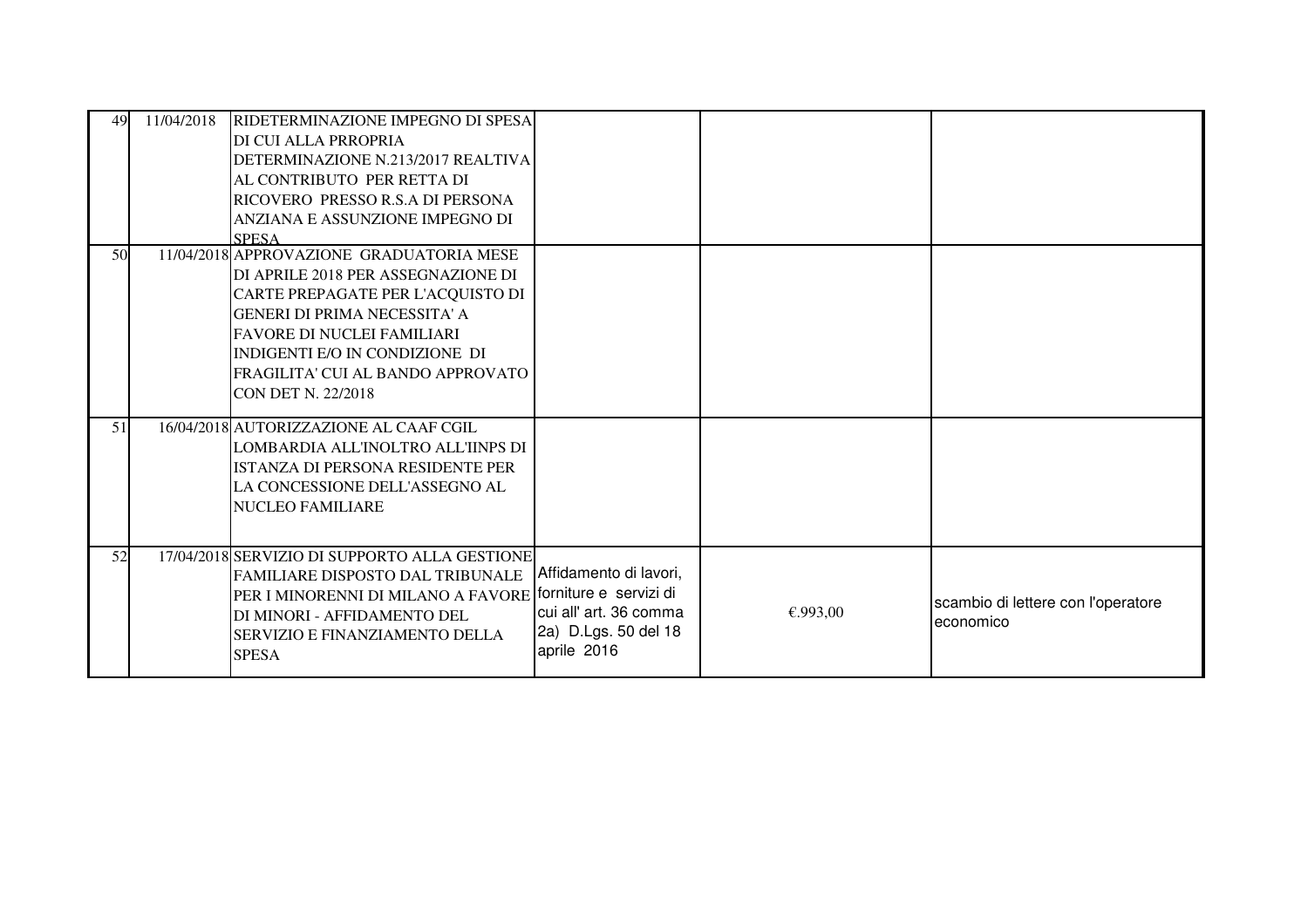| 53 | 17/04/2018 CONCESSIONI ESONERI DAL<br><b>PAGAMENTO DELLE RETTE PER I</b><br>ISERVIZI PARASCOLASTICI E PER LA<br> FRUIZIONE PASTI PRESSO IL CENTRO DI<br>AGGREGAZIONE GIOVANILE PERIODO<br>IGENNAIO - GIUGNO 2018 AI SENSI<br>IDELLA DELIBERAZIONE DELLA GIUNTA<br>COMUNALE N.59 DEL 10 APRILE 2018                                                                                                                                                                        |  |  |
|----|---------------------------------------------------------------------------------------------------------------------------------------------------------------------------------------------------------------------------------------------------------------------------------------------------------------------------------------------------------------------------------------------------------------------------------------------------------------------------|--|--|
| 54 | 19/04/2018 PRESO D'ATTO CONCORRENTI AMMESSI<br>ALLA PROCEDURA AI SENSI DELL'ART.5<br>DELLA L.N.381/91 PER<br>L'AGGIUDICAZIONE DELL'APPALTO<br>IRELATIVO ALL'ATTIVITA' DI<br>IINSERIMENTO LAVORATIVO DI<br>IPERSONE SVANTAGGIATE DI CUI<br>ALL'ART. 4 DELLA LEGGE 381/1991<br>MEDIANTE AFFIDAMENTO A<br>ICOOPERATIVA SOCIALE DI TIPO B DEL<br>SERVIZIO DI PULZIA E LAVANDERIA<br>DELL'ASILO NIDO DEL COMUNE DI<br>ARCISATE PERIODO 01/07/2018 -<br>31/12/2020 CI 7434171FA |  |  |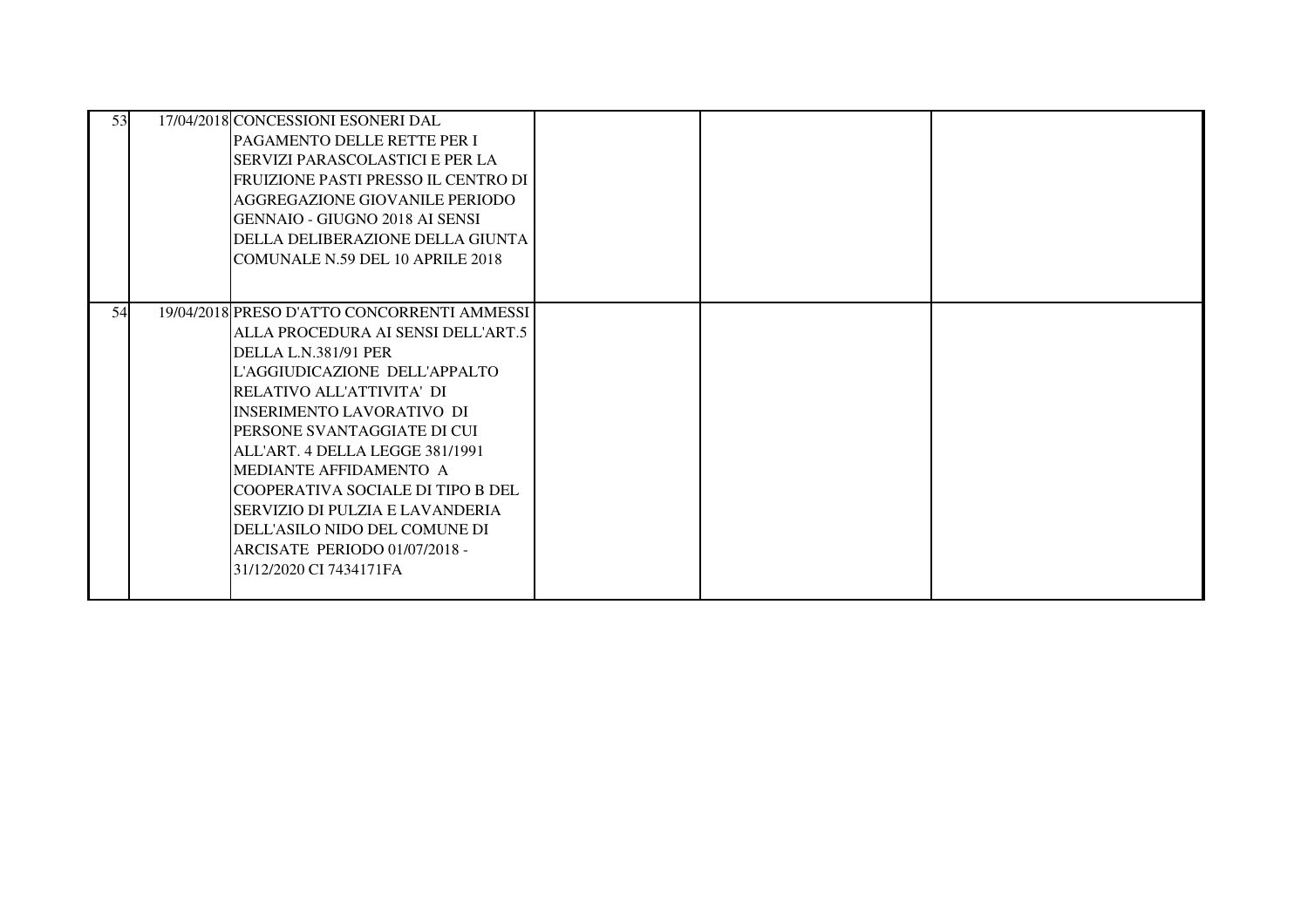| 55 | 19/04/2018 APPROVAZIONE LETTERA DI INVITO E |  |  |
|----|---------------------------------------------|--|--|
|    | RELATIVI ALLEGATI NONCHE' BOZZA             |  |  |
|    | ICONVENZIONE TRA ENTO PUBBLICO E            |  |  |
|    | COOPERATIVA RELATIVA ALLA                   |  |  |
|    | PROCEDURA AI SENSI DELL'ART.5               |  |  |
|    | DELLA L, N.381/91 PER                       |  |  |
|    | L'AGGIUDICAZIONE DELL'APPALTO               |  |  |
|    | RELATIVO ALL'ATTIVITA' DI                   |  |  |
|    | <b>INSERIMENTO LAVORATIVO DI</b>            |  |  |
|    | IPERSONE SVANTAGGIATE DI CUI                |  |  |
|    | ALL'ART. 4 DELLA LEGGE 381/91               |  |  |
|    | MEDIANTE AFFIDAMENTO A                      |  |  |
|    | COOPERATIVA SOCIALE DI TIPO B DEL           |  |  |
|    | SERVIZIO DI PULIZIA E LAVANDERIA            |  |  |
|    | DELL'ASILO NIDO DEL COMUNE DI               |  |  |
|    | ARCISATE PERIODO 01/07/2018 -               |  |  |
|    | 31/12/2020 CIG 74341717FA                   |  |  |
|    |                                             |  |  |
| 56 | 24/04/2018 AUTORIZZAZIONE AL CAAF CGIL      |  |  |
|    | LOMBARDIA ALL'INOLTRO ALL'IINPS DI          |  |  |
|    | ISTANZA DI PERSONA RESIDENTE PER            |  |  |
|    | LA CONCESSIONE DELL'ASSEGNO AL              |  |  |
|    | <b>NUCLEO FAMILIARE</b>                     |  |  |
|    |                                             |  |  |
| 57 | 24/04/2018 ISTANZA DI DOMANDA DI PERSONA    |  |  |
|    | <b>RESIDENTE PER LA CONCESSIONE</b>         |  |  |
|    | DELL'ASSEGNO AL NUCLEO FAMILIARE -          |  |  |
|    | <b>ASSEGNO NON SPETTANTE</b>                |  |  |
| 58 | 26/04/2018 CONCESSIONE ESONERI DAL          |  |  |
|    | PAGAMENTO DELLE RETTE PER I                 |  |  |
|    | <b>SERVIZI PARASCOLASTICI PER IL</b>        |  |  |
|    | PERIODO MAGGIO 2018 - GIUGNO 2018           |  |  |
|    |                                             |  |  |
|    |                                             |  |  |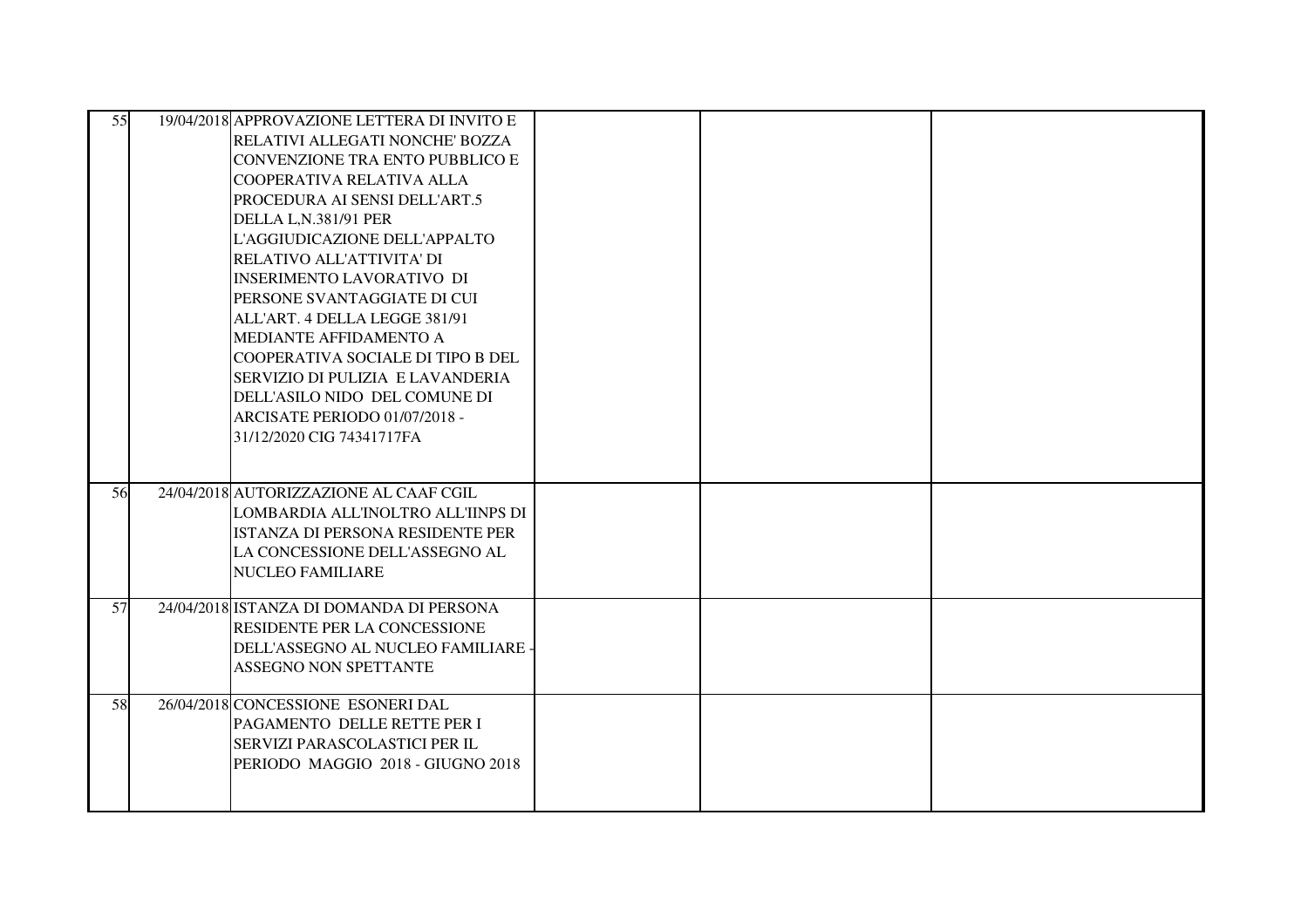| 59 | 04/05/2018 ASSUNZIONE IMPEGNO DI SPESA PER<br>COLLOCAMENTO IN COMUNITA' DI<br>MINORE AFFIDATO DAL TRIBUNALE<br>PER I MINORENNI DI MILANO AL<br><b>COMUNE DI ARCISATE - PERIDO 1-15</b><br>MAGGIO 2018 |  |  |
|----|-------------------------------------------------------------------------------------------------------------------------------------------------------------------------------------------------------|--|--|
| 60 | 04/05/2018 EROGAZIONE CONTRIBUTO<br>ECONOMICO UNA TANTUM A FAVORE<br>DI NUCLEO FAMILIARE IN IN<br>SITUAZIONE DI I NDIGENZA PER SPESE<br>DI PRIMA NECESSITA'                                           |  |  |
| 61 | 04/05/2018 ACCERTAMENTO ENTRATA INERENTE<br>LE RETTE DI FREQUENZA ALL'ASILO<br>NIDO COMUNALE RAGGIO DI SOLE<br>MESE DI MARZO 2018                                                                     |  |  |
| 62 | 07/05/2018 ACCERTAMENTO ENTRATA INERENTE<br>IL FINANZIAMENTO SISTEMA<br>EDUCATIVO 0-6 ANNI DI CUI AL<br>DECRETO MIUR N.65/20417 ANNO 2017                                                             |  |  |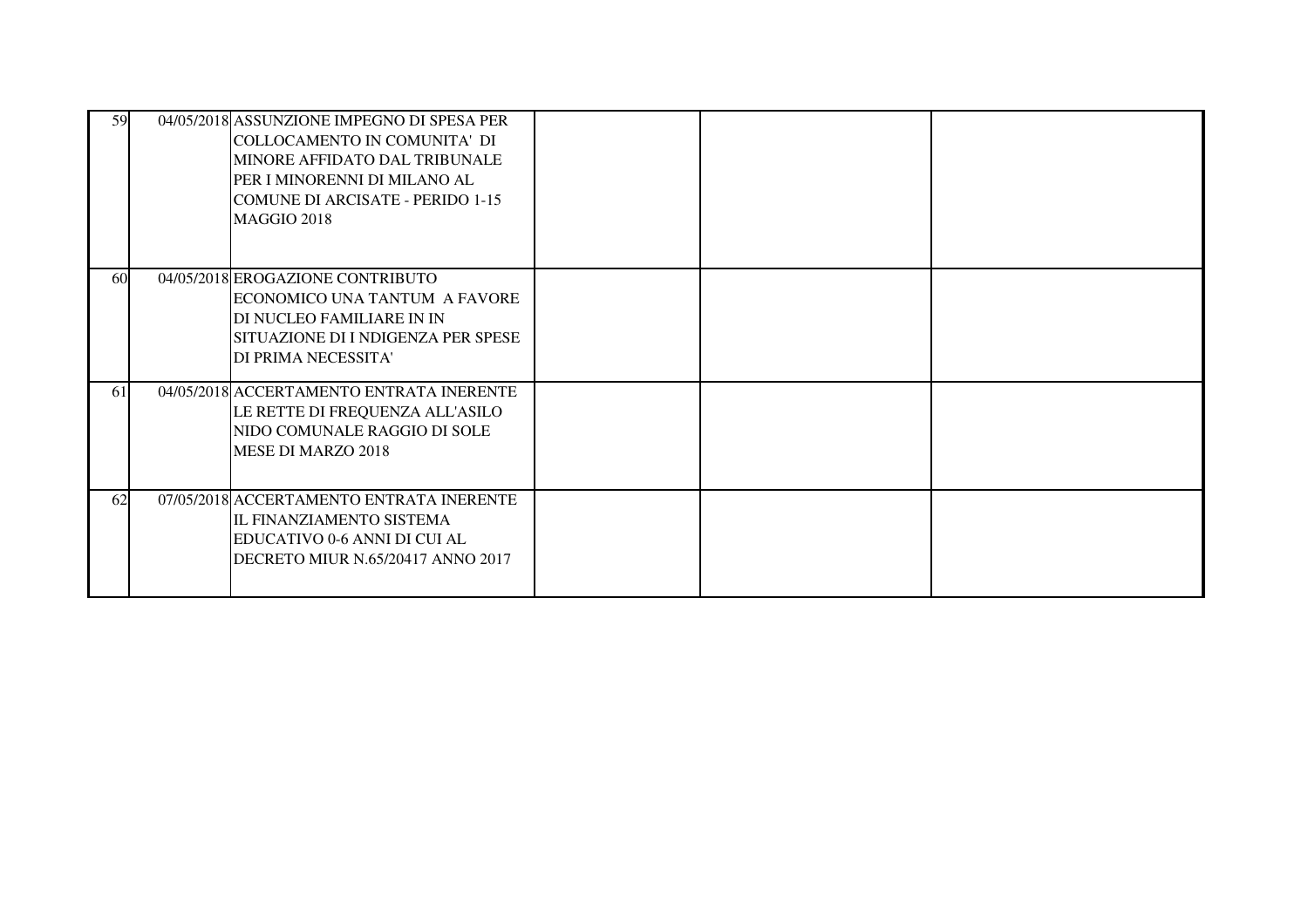|    | 63 09/05/20187 | DETERMINA DI NOMINA DELLA<br>COMMISSIONE DI AGGIUDICAZIONE E<br>DEL SEGGIO DI GARA PER L'APPALTO<br>RELATIVO ALL'ATTIVITA' DI<br>INSERIMENTO LAVORATIVO DI<br>PERSONE SVANTAGGIATE DI CUI<br>ALL'ART4 DELLA LEGGE 381/91<br>MEDIANTE AFFIDAMENTO A<br>ICOOPERATIVA SOCIALE DI TIPO B DEL<br>SERVIZIO DI PULZIA E LAVANDERIA<br>DELL'ASILO NIDO DEL COMUNE DI<br>ARCISATE PERIODO 01/07/2018 -<br>31/12/2020 CIG 74341717FA |  |  |
|----|----------------|----------------------------------------------------------------------------------------------------------------------------------------------------------------------------------------------------------------------------------------------------------------------------------------------------------------------------------------------------------------------------------------------------------------------------|--|--|
| 64 |                | 14/05/2018 EROGAZIONE CONTRIBUTO<br>ECONOMICO UNA TANTUM A FAVORE<br>DI NUCLEO FAMILIARE IN IN<br>ISITUAZIONE DI I NDIGENZA PER SPESE<br>DI PRIMA NECESSITA'                                                                                                                                                                                                                                                               |  |  |
| 65 |                | 15/05/2018 EROGAZIONE CONTRIBUTO<br>ECONOMICO UNA TANTUM A FAVORE<br>DI NUCLEO FAMILIARE IN IN<br>SITUAZIONE DI I NDIGENZA PER SPESE<br>DI PRIMA NECESSITA'                                                                                                                                                                                                                                                                |  |  |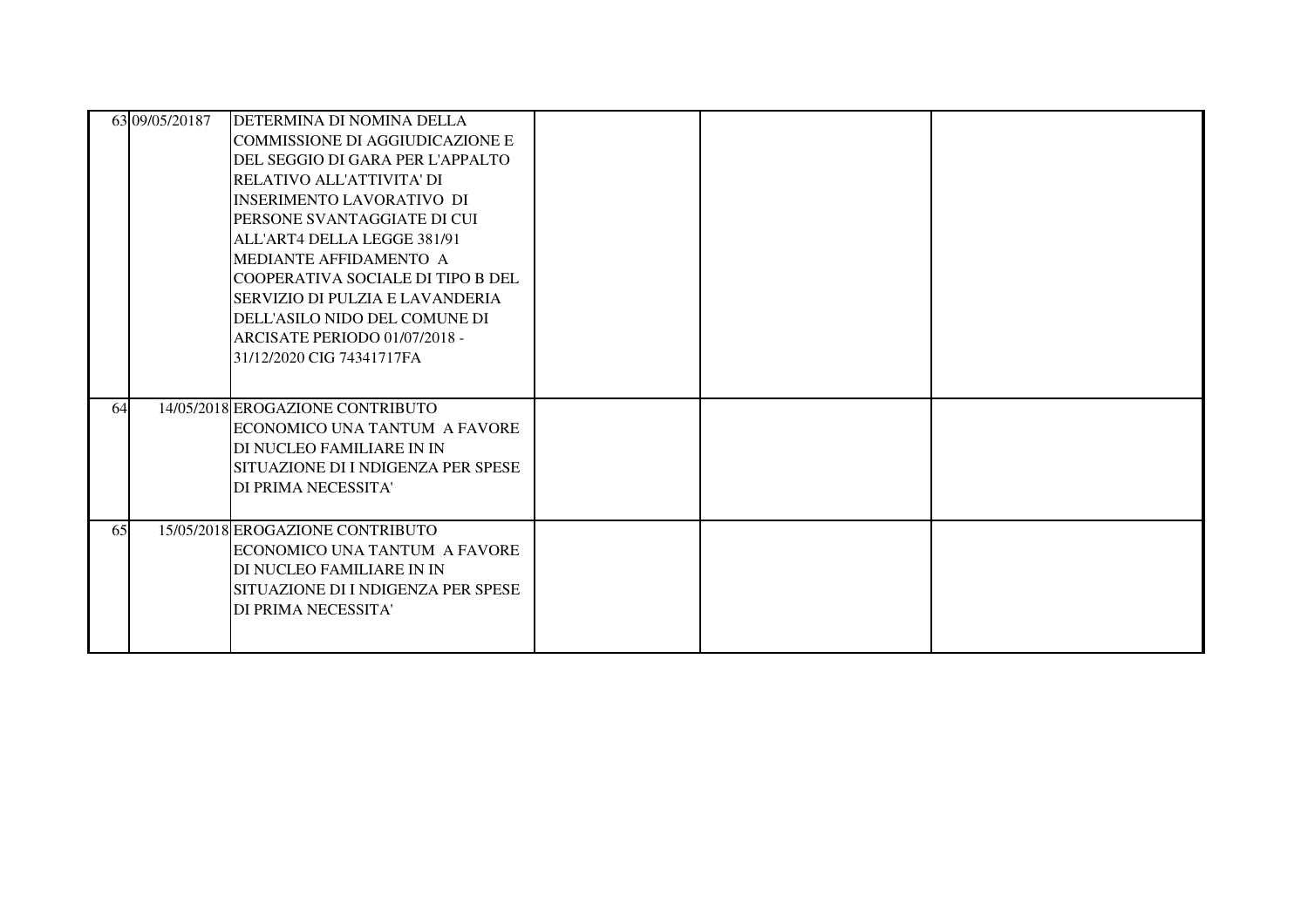| 66 | 15/05/2018 APPROVAZIONE GRADUATORIA MESE<br>DI MAGGIO 2018 PER ASSEGNAZIONE DI<br>CARTE PREPAGATE PER L'ACQUISTO DI<br><b>GENERI DI PRIMA NECESSITA' A</b><br><b>FAVORE DI NUCLEI FAMILIARI</b><br>INDIGENTI E/O IN CONDIZIONE DI<br>FRAGILITA' RESIDENTI IN ARCISATI DI<br><b>CUI AL BANDO APPROVATO CON</b><br>DETERMINAZIONE N.22/2018 |  |  |
|----|-------------------------------------------------------------------------------------------------------------------------------------------------------------------------------------------------------------------------------------------------------------------------------------------------------------------------------------------|--|--|
| 67 | 15/05/2018 ASSUNZIONE IMPEGNO DI SPESA PER<br><b>REALIZZAZIONE PROGETTO</b><br>FINALIZATO SISTEMA EDUCATIVO 0-6<br>ANNI DI CUI AL DECRETO MIUR<br>N.65/2017 E REALIZZAZIONE PROGETTO<br>PRESSO ASILO NIDO COMUNALE<br><b>RAGGIO DI SOLE</b>                                                                                               |  |  |
| 68 | 16/05/2018 AUTORIZZAZIONE AL CAAF CGIL<br>LOMBARDIA ALL'INOLTRO ALL'IINPS DI<br>ISTANZA DI PERSONA RESIDENTE PER<br>LA CONCESSIONE DELL'ASSEGNO AL<br><b>NUCLEO FAMILIARE</b>                                                                                                                                                             |  |  |
| 69 | 18/05/2018 RIMBORSO ALL'AVENTE DIRITTO<br>DELLA QUOTA RELATIVE AL BONUS<br>NIDO DI CUI ALLA LEGGE N.232 ART.1<br>DELL'11 DICEMBRE 2016<br>ERRONEAMENTE VERSATA DALL'INPS                                                                                                                                                                  |  |  |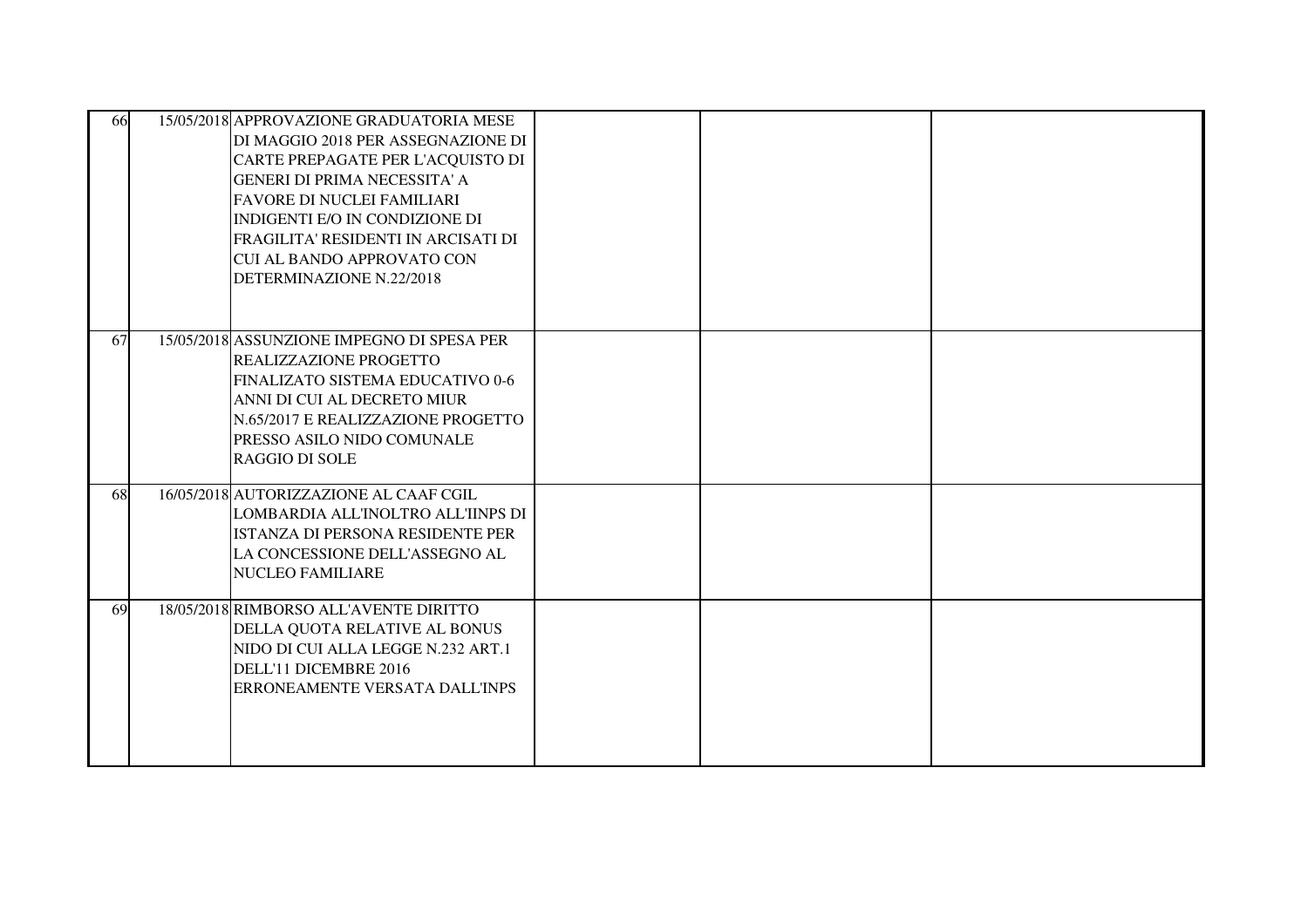| 70 | 18/05/2018 ACCERTAMENTO ENTRATA INERENTE<br>LE RETTE DI FREQUENZA ALL'ASILO<br>NIDO COMUNAL RAGGIO DI SOLE MESE<br>DI APRILE E ACCAONTO SEZIONE<br><b>ESTIVO LUGLIO 2018</b>                                                                                                    |  |  |
|----|---------------------------------------------------------------------------------------------------------------------------------------------------------------------------------------------------------------------------------------------------------------------------------|--|--|
| 71 | 22/05/2018 EROGAZIONE CONTRIBUTO A FAVORE<br>DELL'ASSOCIAZIONE MONTE USERIA E<br>MONTE CROCINO PER LO<br>SVOLGIMENTO DI ATTIVITA' SOCIALI<br><b>CULTURALI RICREATIVE ANNO 2018</b>                                                                                              |  |  |
| 72 | 22/05/2018 RIDERTERMINAZIONE IMPEGNO DI<br>SPESA DI CUI ALLA PROPRIA<br>DETERMINAZIONE N.198 RELATIVA<br>ALLA COMPARTECIPAZIONE AL COSTO<br>DELLA RETTA PRESSO COMUNITA'<br>ALLOGGIO PER PERSONE FRAGILE 1<br>SEMESTRE 2018 ED ASSUNZIONE<br><b>IMPEGNO DI SPESA 2^SEMESTRE</b> |  |  |
| 73 | 24/05/2018 ASSUNZIONE IMPEGNO DI SPESA PER<br><b>INSERIMENTO PERSONA DISABILE</b><br>PRESSO IL CENTRO DIURNO DISABILI<br>L'ANACONDA COOPERATIVA SOCIALE<br>ONLUS DI VARESE PERIODO GIUGNO<br>DICEMBRE 2018                                                                      |  |  |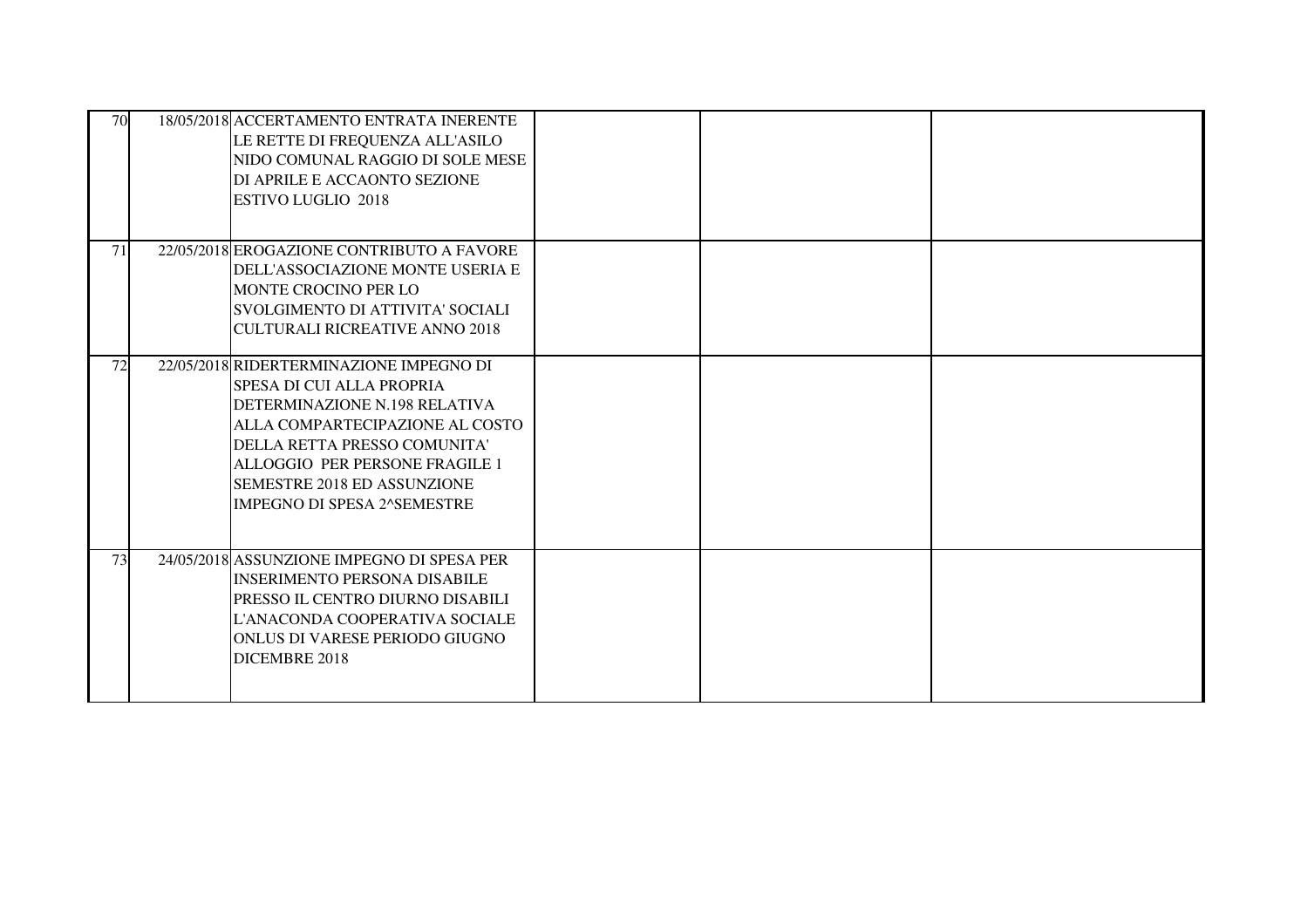| 74 | 24/05/2018 RIDETERMINAZIONE IMPEGNO DI SPESA<br><b>ASSUNTO CON DETERMINAZIONE N.226</b><br>DEL 21/12/2018 AD OGGETTO<br>ASSEGNAZIONE VOUCHER PER<br>ASSISTENZA EDUCATIVA DOMICILIARE<br>A FAVORE DI MINORI RESIDENTE NEL<br>TERRITORIO DELLA COMUNITA'<br>MONTANA DEL PIAMBELLO E<br>ASSUNZIONE RELATIVO IMPEGNO DI<br>SPESA FINALIZZATO ALLA<br>CONTRIBUZIONE AL PAGAMENTO<br>DELL'INTERNVO PERIODO 1 GENNAIO<br>2018 - 31 DICEMBRE 2018 |                                                                                                                 |          |                                                 |
|----|-------------------------------------------------------------------------------------------------------------------------------------------------------------------------------------------------------------------------------------------------------------------------------------------------------------------------------------------------------------------------------------------------------------------------------------------|-----------------------------------------------------------------------------------------------------------------|----------|-------------------------------------------------|
| 75 | 25/05/2018 ASSUNZIONE IMPEGNO DI SPESA PER<br>SPESE SANITARIE A FAVORE DI MINORE<br>AFFIDATA AL COMUNE DAL TRIBUNALE<br>PER I MINORENNI DI MILANO E<br><b>COLLOCATA IN AFFIDO</b><br><b>ETEROFAMILIARE</b>                                                                                                                                                                                                                                |                                                                                                                 |          |                                                 |
| 76 | 25/05/2018 ASSUNZIONE IMPEGNO DI SPESA PER<br>CONTRIBUZIONE A SOSTEGNO DI SPESA<br>PER FREQUENZA DI SOGGETTO<br>DISABILE PRESSO CENTRO DIURNO<br>DISABILI PERIODO GIUGNO - DICEMBRE<br>2018                                                                                                                                                                                                                                               |                                                                                                                 |          |                                                 |
| 77 | 25/05/2018 ACQUISTO MATERIALE IGIENICO<br>SANITARIO E DI PULIZIA DA PORRE IN<br><b>DOTAZIONE ALL'ASILO NIDO</b><br><b>COMUNALE RAGGIO DI SOLE</b><br>AFFIDAMENTO E FINANZIAMENTO<br><b>DELLA SPESA</b>                                                                                                                                                                                                                                    | affidamento di lavori,<br>forniture e servizi di<br>cui al art. 36 comma<br>2a) D.Lgs. 50 del 18<br>aprile 2016 | €.545,08 | scambio di lettere con l'operatore<br>economico |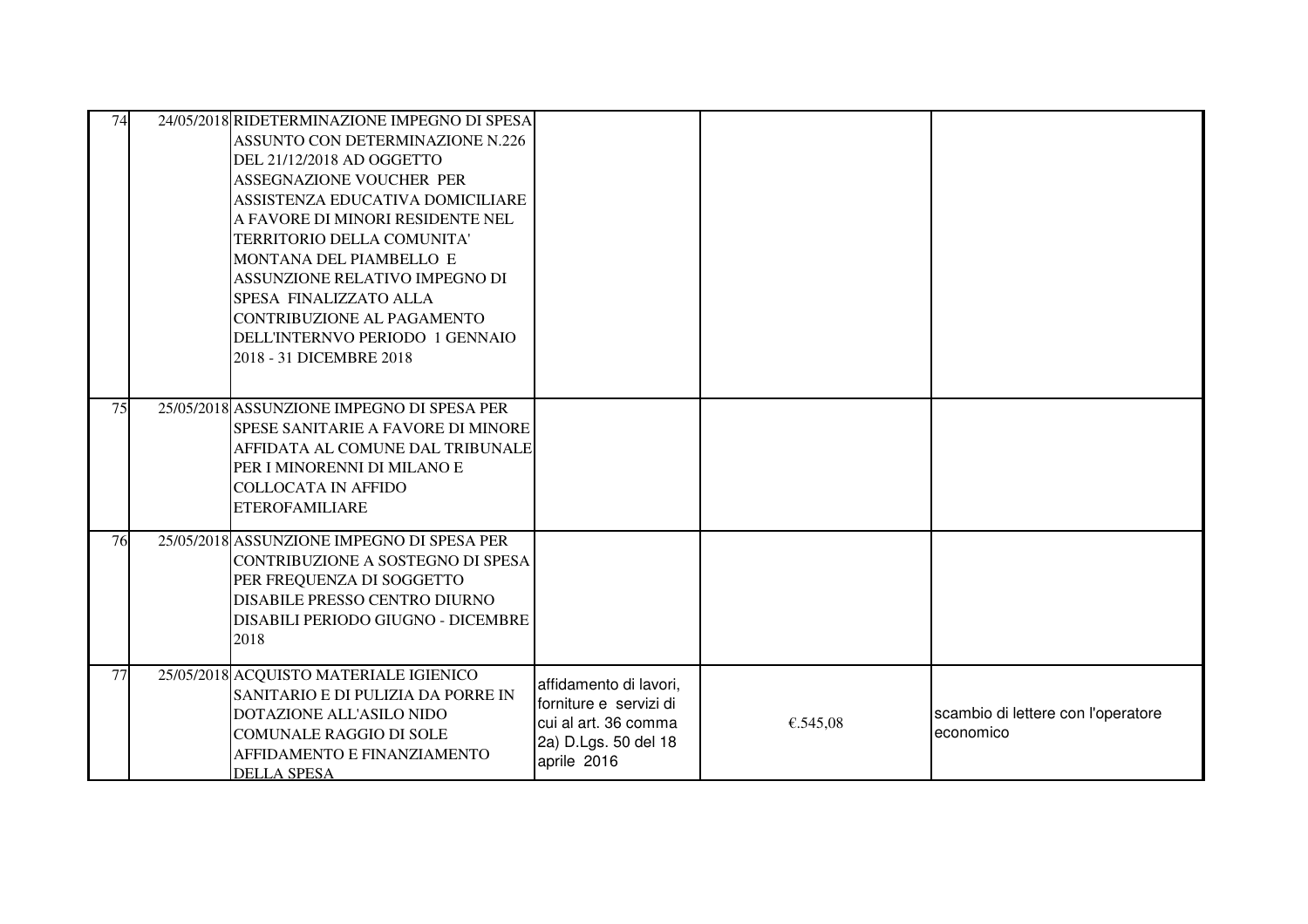| 78 | 28/05/2018 ELABORAZIONE E STAMPA CARTA DEI<br>SERVIZI ASILO NIDO COMUNALE<br>RAGGIO DI SOLE AFFIDAMENTO E<br>FINANZIAMENTO DELLA SPESA ALLA<br>DITTA MGRAF DI SUMIRAGO                                                                                    | affidamento di lavori,<br>forniture e servizi di<br>cui al art. 36 comma<br>2a) D.Lgs. 50 del 18<br>aprile 2016 | €.1.000,00 | scambio di lettere con l'operatore<br>economico |
|----|-----------------------------------------------------------------------------------------------------------------------------------------------------------------------------------------------------------------------------------------------------------|-----------------------------------------------------------------------------------------------------------------|------------|-------------------------------------------------|
| 79 | 28/05/2018 RIMBORSO QUOTE VERESATE A TITOLO<br>DI ISCRIZIONE A.S. 2017/2018 AGLI<br>AVENTI DIRITTO MISURA NIDI GRATIS<br>DI CUI ALLA D.G.R 6716 DEL 14 GIUGNO<br>2017                                                                                     |                                                                                                                 |            |                                                 |
| 80 | 01/06/2018 ASSUNZIONE IMPEGNO DI SPESA PER<br><b>COMPARTECIPAZIONE ALLE SPESE</b><br>RICOVERO DI PERSONA DISABILE<br>PRESSO COMUNITA' ALLOGGIO PER<br>DISABILI AL COSTO DELLA RETTA PER<br>L'INSERIMENTO DI SOGGETTO ANZIANO<br>IN RSA - 2° SEMESTRE 2018 |                                                                                                                 |            |                                                 |
| 81 | 01/06/2018 ASSUNZIONE IMPEGNO DI SPESA PER<br>COMPARTECIPAZIONE AL COSTO DELLA<br>RETTA PER L'INSERIMENTO DI<br>SOGGETTO ANZIANO IN RSA - 2^<br><b>SEMESTRE 2018</b>                                                                                      |                                                                                                                 |            |                                                 |
| 82 | 04/06/2018 EROGAZIONE CONTRIBUTO A FAVORE<br>DELL'ASSOCIAZIONE AMICI DELLE<br>MISSIONARIE DELL'IMMACOLATA<br>ONLUS DI MILANO ANNO 2018 PER<br>ADOZIONE A DISTANZA BAMBINI<br>COLPITI DAL MAREMOTO IN ASIA                                                 |                                                                                                                 |            |                                                 |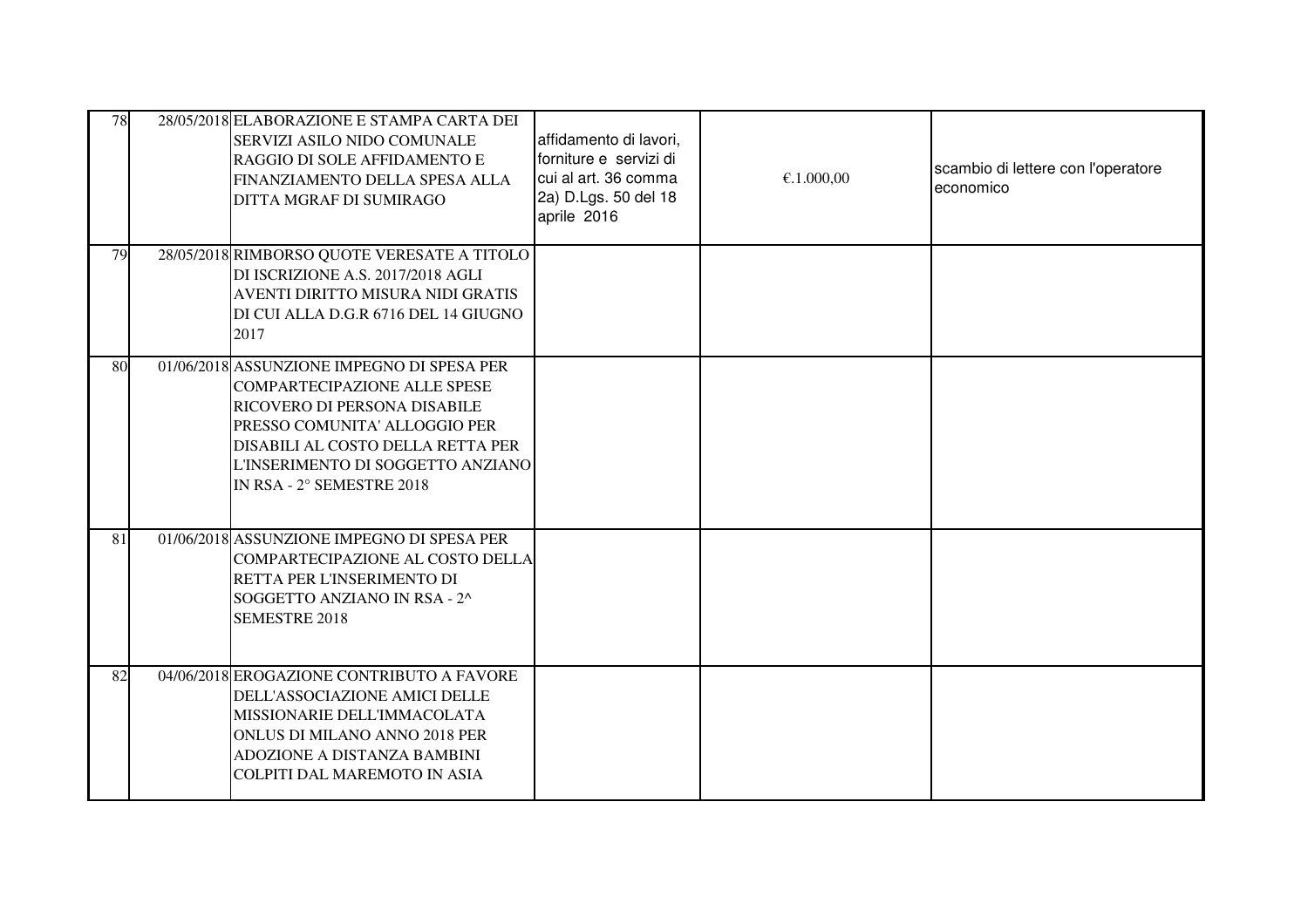| 83 | 07/06/2018 ASSEGNAZIONE VOUCHER PER<br>ASSISTENZA EDUCATIVA DOMICILIARE<br>A FAVORE DI MINORE RESIDENTE NEL<br>TERRITORIO DELLA COMUNITA'<br>MONTANA DEL PIAMBELLO E<br>ASSUNZIONE IMPEGNO DI SPESA<br>FINALIZZATO ALLA CONTRIBUZIONE<br>AL PAGAMENTO DELL'INTERVENTO<br>PERIODO 6 GIUGNO - 31 LUGLIO 2018 |  |  |
|----|------------------------------------------------------------------------------------------------------------------------------------------------------------------------------------------------------------------------------------------------------------------------------------------------------------|--|--|
| 84 | 07/06/2018 ASSUNZIONE IMPEGNO DI SPESA PER<br>COLLOCAMENTO RESIDENZIALE<br>MINORE DISABILE PRSSO COMUNITA'<br>ALLOGGIO IN CONDIZIONI DI<br>EMERGENZA ABITATIVA FAMILIARE -<br>PERIODO DAL 6 GIUGNO AL 31 LUGLIO<br>2018                                                                                    |  |  |
| 85 | 08/06/2018 EROGAZIONE CONTRIBUTO<br>ECONOMICO UNA TANTUM A FAVORE<br>DI NUCLEO FAMILIARE IN IN<br>SITUAZIONE DI I NDIGENZA PER SPESE<br>DI PRIMA NECESSITA'                                                                                                                                                |  |  |
| 86 | 12/06/2018 ACCERTAMENTO ENTRATA INERENTE<br>LE RETTE DI FREQUENZA ALL'ASILO<br>NIDO COMUNALE RAGGIO DI SOLE<br>MESE DI MAGGIO E ACCONTO SEZIONE<br><b>ESTIVA MESE DI LUGLIO 2018</b>                                                                                                                       |  |  |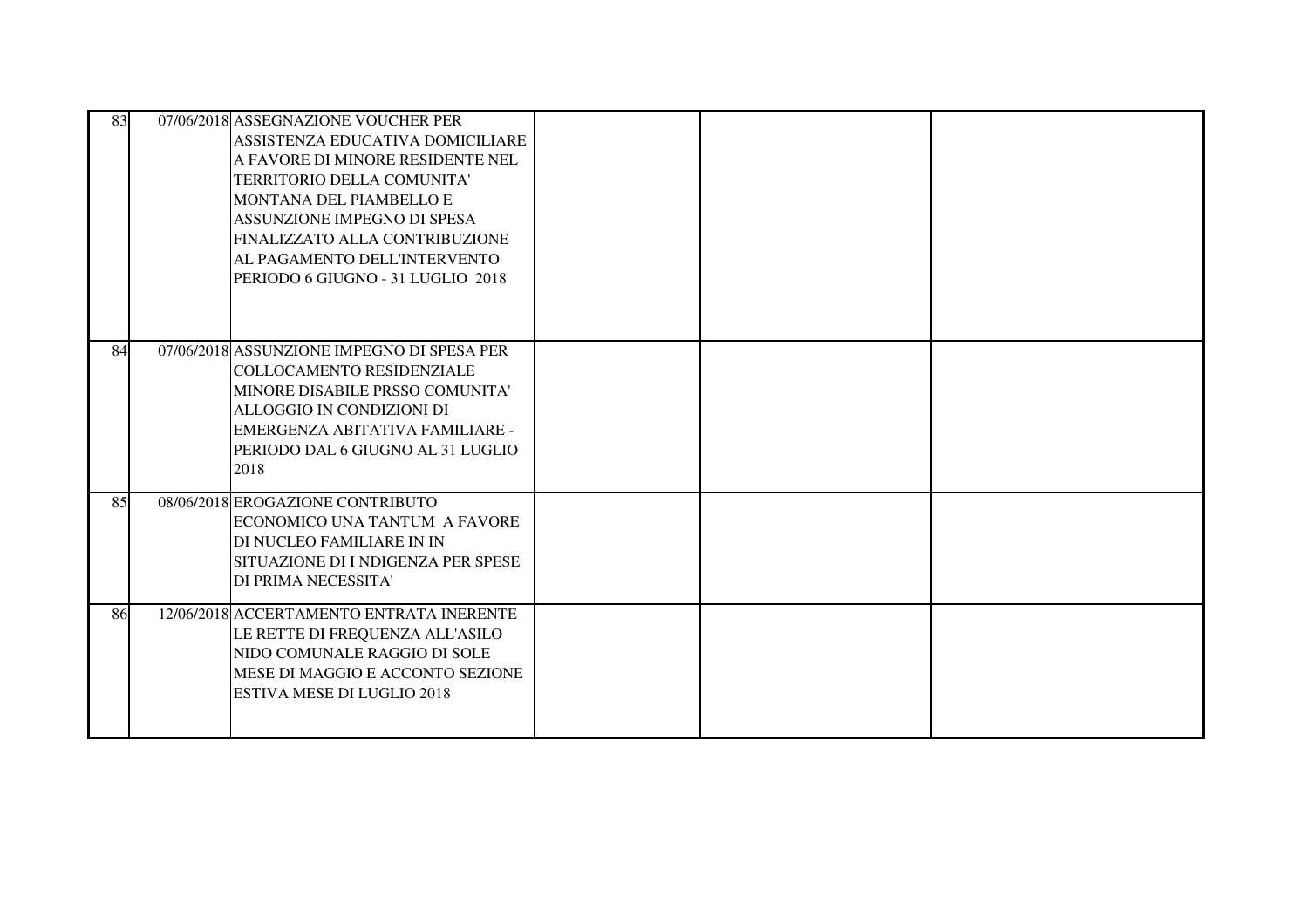| 87 | 12/06/2018 ASSEGNAZIONE VOUCHER PER<br>ASSISTENZA EDUCATIVA DOMICILIARE<br>A FAVORE DI MINORI RESIDENTI NEL<br>TERRITORIO DELLA COMUNITA'<br>MONTANA DEL PIAMBELLO E<br>ASSUNZIONE RELATIVO IMPEGNO DI<br>SPESA FINALIZZATO ALLA<br>CONTRIBUZIONE AL PAGAMENTO<br>DELL'INTERVENTO - PERIODO 6 GIUGNO |                                                                                         |            |                                                                                           |
|----|------------------------------------------------------------------------------------------------------------------------------------------------------------------------------------------------------------------------------------------------------------------------------------------------------|-----------------------------------------------------------------------------------------|------------|-------------------------------------------------------------------------------------------|
|    | 2018 31 LUGLIO 2018                                                                                                                                                                                                                                                                                  |                                                                                         |            |                                                                                           |
| 88 | 12/06/2018 ACQUISTO PANNOLINI MUTANDINA PER<br><b>BAMBINI DA PORRE IN DOTAZIONE</b><br>ALL'ASILO NIDO COMUNALE MEDIANTE forniture e servizi di<br>ADESIONE AL MEPA - AFFIDAMENTO E<br>FINANZIAMENTO DELLA SPESA                                                                                      | Affidamento di lavori,<br>cui all' art. 36 comma<br>2a) D.Lgs. 50 del 18<br>aprile 2016 | € 1.249,43 | Report della procedura generato dalla<br>piattaforma del sistema nazionale<br><b>MEPA</b> |
| 89 | 12/06/2018 ATTIVAZIONE SERVIZIO DI ASSISTENZA<br>DOMICILIARE A FAVORE DI PERSONA<br><b>DISABILE</b>                                                                                                                                                                                                  |                                                                                         |            |                                                                                           |
| 90 | 12/06/2018 L.R.328/2000 - PIANO DI ZONA -<br><b>ASSUNZIONE IMPEGNO E</b><br>CONTESTUALE LIQUIDAZIONE QUOTE<br><b>ABITANTI ANNO 2018 PER GESTIONE</b><br>SERVIZI ASSOCIATI AL PIANO DI ZONA<br>DELLA COMUNITA' MONTANA DEL<br><b>PIAMBELLO</b>                                                        |                                                                                         |            |                                                                                           |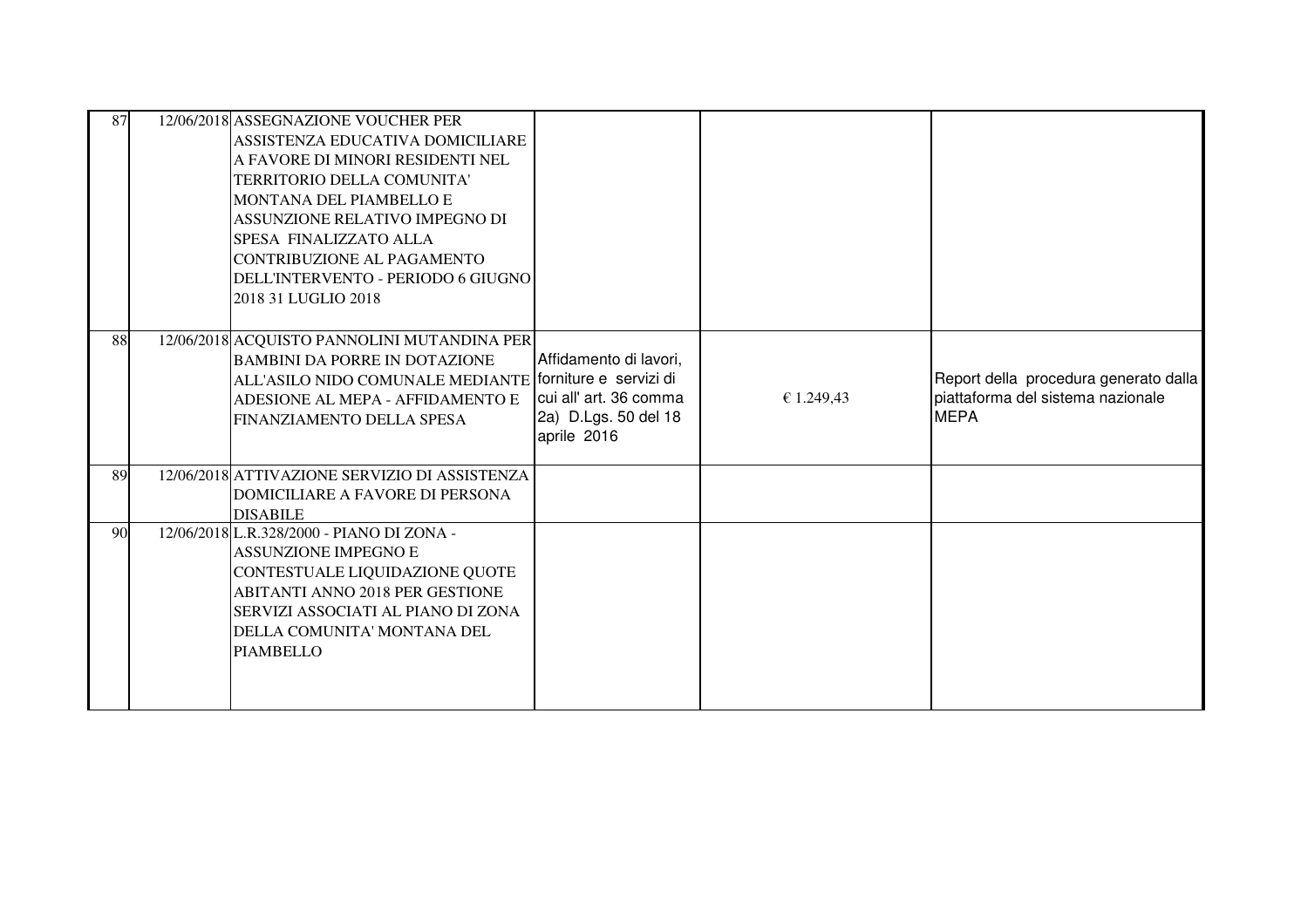| 91 | 12/06/2018 PRESA D'ATTO CONCORRENTI AMMESSI<br>ALLA PROCEDURA AI SENSI DELL'ART.5<br>DELLA L.N.381/91 PER L'AGGIUDICAZIOE<br>DELL'APPALTO RELATIVO<br>ALL'ATTIVITA' DI INSERIMENTO<br>LAVORATIVO DI PERSONE<br>SVANTAGGIATE DI CUI ALL'ART.4<br>DELLA LEGGE 381/91 MEDIANTE<br>AFFIDAMENTO A COOPERATIVA<br>SOCIALE DI TIPO B DEL SERVIZIO DI<br>PULZIA E LAVANDERIA DELL'ASILO<br>NIDO DEL COMUNE DI ARCISATE<br>PERIODO DAL 1 LUGLI 2018 AL 31<br>DICEMBRE 2020 CIG 74341717FA |  |  |
|----|----------------------------------------------------------------------------------------------------------------------------------------------------------------------------------------------------------------------------------------------------------------------------------------------------------------------------------------------------------------------------------------------------------------------------------------------------------------------------------|--|--|
| 92 | 13/06/2018 APPROVAZIONE GRADUATORIA MESE<br>DI MAGGIO 2018 PER ASSEGNAZIONE DI<br>CARTE PREPAGATE PER L'ACQUISTO DI<br><b>GENERI DI PRIMA NECESSITA' A</b><br><b>FAVORE DI NUCLEI FAMILIARI</b><br>INDIGENTI E/O IN CONDIZIONE DI<br>FRAGILITA' RESIDENTI IN ARCISATI DI<br><b>CUI AL BANGO APPROVATO CON</b><br>DETEMINAZIONE N. 22/2018                                                                                                                                        |  |  |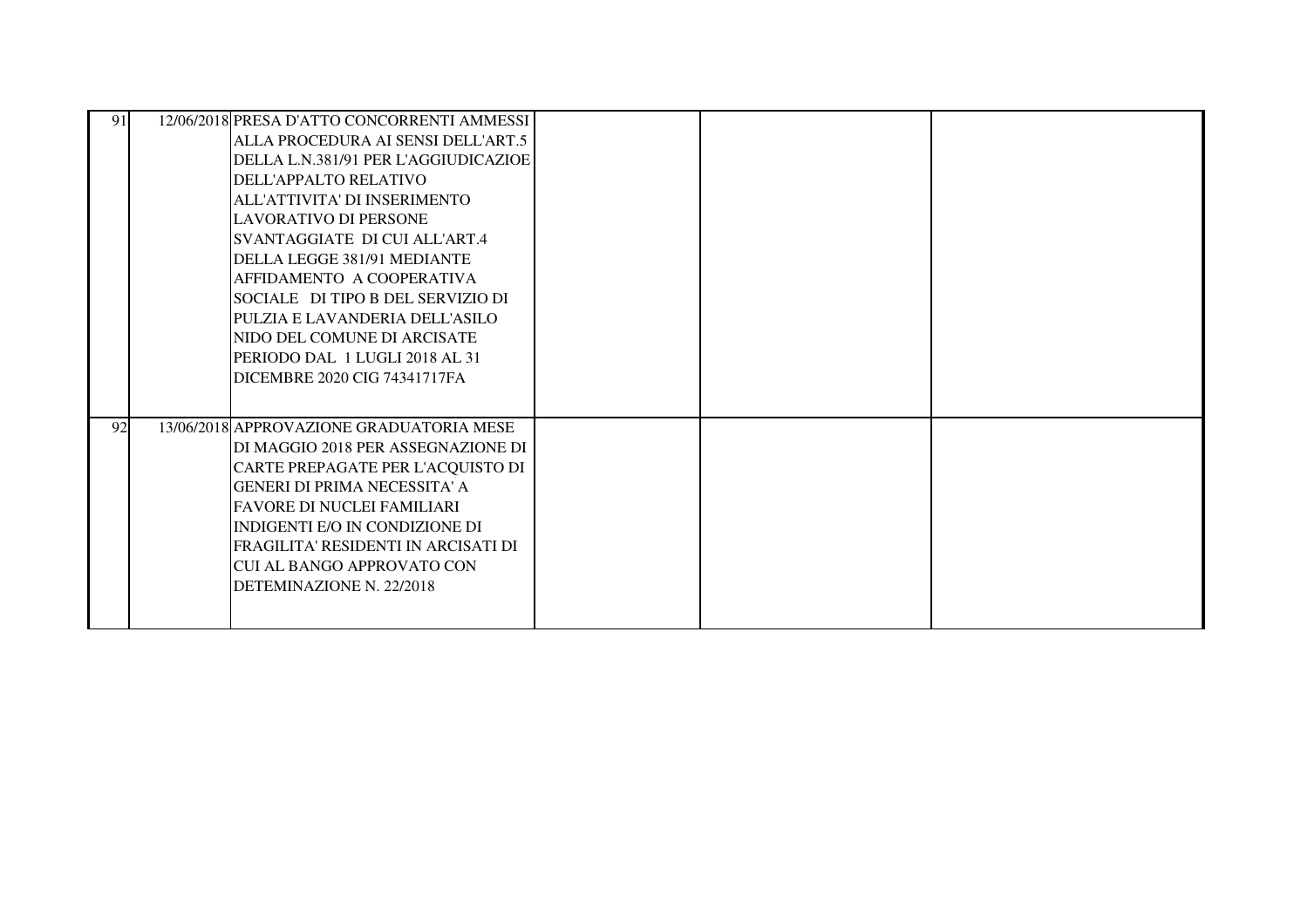| 93 | 13/06/2018 INDIZIONE PROCEDURA AI SENSI<br>DELL'ART.36 COMMA 2 LETTERA A DEL<br>DLGS N.50/2016 PER L'AGGIUDICAZIONE<br>DELL'APPALTO PER LA GESTIONE DEL<br>SERVIZIO DI SUPPORTO ALLA<br><b>GESTIONE FAMILIARE DISPOSTO DAL</b><br>TRIBUNALE PER I MINORENNI DI<br>MILANO A FAVORE DI MINRI PERIODO<br>24/06/2018 - 31/12/2018 | Affidamento di lavori,<br>forniture e servizi di<br>cui all' art. 36 comma<br>2a) D.Lgs. 50 del 18<br>aprile 2016 | € 4.066,80 | Report della procedura generato dalla<br>piattaforma del sistema regionale<br>Arca Sintel |
|----|-------------------------------------------------------------------------------------------------------------------------------------------------------------------------------------------------------------------------------------------------------------------------------------------------------------------------------|-------------------------------------------------------------------------------------------------------------------|------------|-------------------------------------------------------------------------------------------|
| 94 | 13/06/2018 EROGAZIONE CONTRIBUTO<br>ECONOMICO STRARODINARIO A<br><b>FAVORE DI MINORI AFFIDATI AL</b><br><b>COMUNE DAL TRIBUNALE PER I</b><br>MINROENNI DI MILANO A COPERTURA<br>DI SPESE ARRETRATE RELATIVE<br>ALL'UTILIZZO DEI SERVIZI<br>PARASCOLASTICI PERIODO SETTEMBRE<br>DICEMBRE 2017                                  |                                                                                                                   |            |                                                                                           |
| 95 | 15/06/2018 RIMBORSO QUOTE VERESATE A TITOLO<br>DI ISCRIZIONE A.S. 2017/2018 AGLI<br>AVENTI DIRITTO MISURA NIDI GRATIS<br>DI CUI ALLA D.G.R 6716 DEL 14 GIUGNO<br>2017                                                                                                                                                         |                                                                                                                   |            |                                                                                           |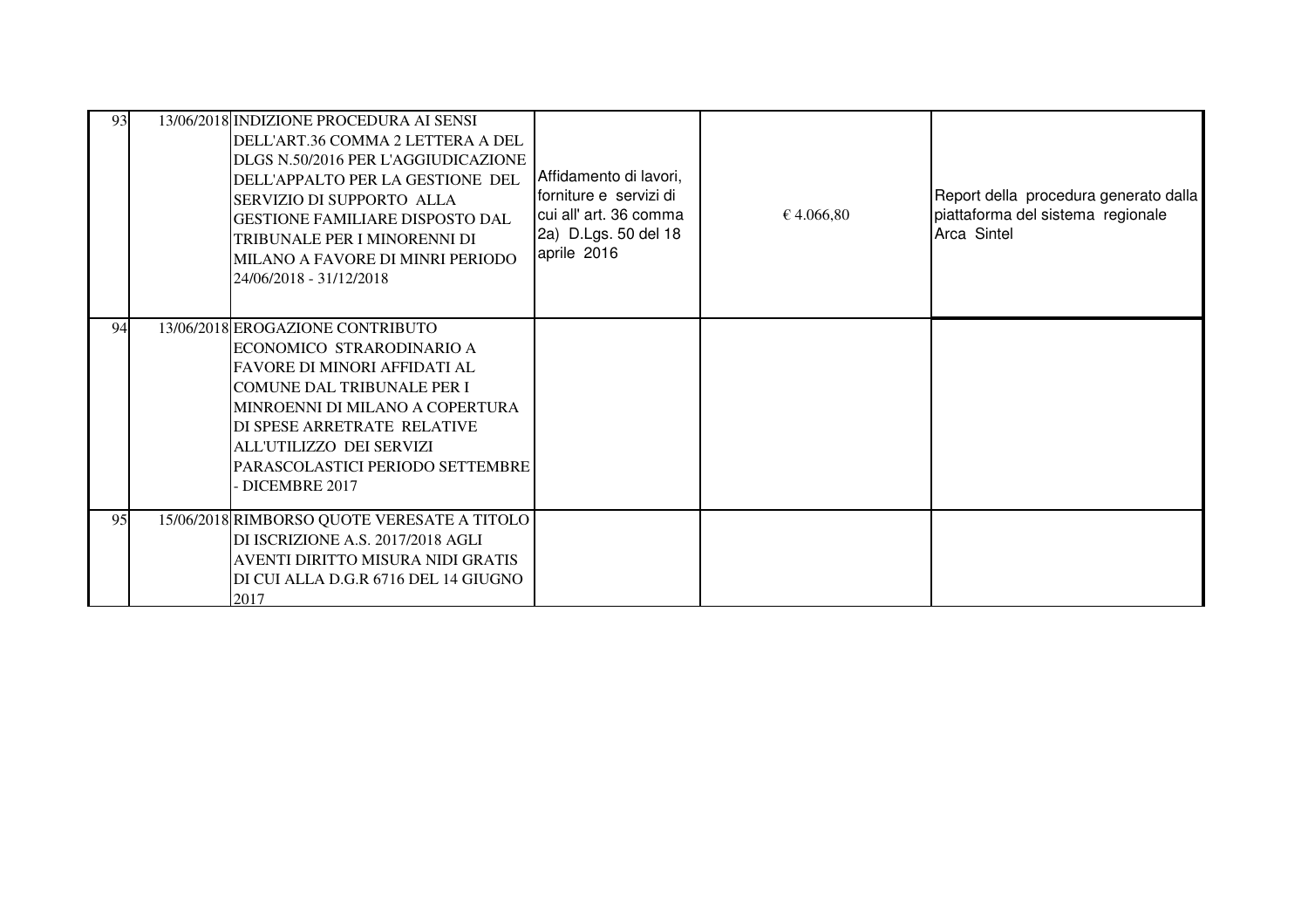| 96 | 18/06/2018 AGGIUDICAZIONE ALLA SOCIETA'<br>COOPERATIVA SOCIALE AURORA DI |                  |                        |                                       |
|----|--------------------------------------------------------------------------|------------------|------------------------|---------------------------------------|
|    | COREBETTA AI SENSI DELL'ART.5                                            |                  |                        |                                       |
|    | DELLA LN. 381/91 PER                                                     |                  |                        |                                       |
|    | L'AGGIUDCAZIONE DELL'APPALTO                                             |                  |                        |                                       |
|    | RELATIVO ALL'ATTIVITA' DI                                                |                  |                        |                                       |
|    | <b>INSERIMENTO LAVORATIVO DI</b>                                         |                  | €.31.789,94 (2018)     | Report della procedura generato dalla |
|    | PERSONE SVANTAGGIATE DI CUI                                              | Legge 8 novembre | €.63,043,08 (2019)     | piattaforma del sistema regionale     |
|    | ALL'ART.4 DELLA LEGGE 381/91                                             | 1991, n. 381     | €.63,043,08 (2020)     | Arca Sintel                           |
|    | MEDIANTE AFFIDAMENTO ALLA                                                |                  | €.34,727,12 successivi |                                       |
|    | COOPERATIVA SOCIALE DI TIPO B DEL                                        |                  |                        |                                       |
|    | SERVIZIO DI PULIZIA E LAVANDERIA                                         |                  |                        |                                       |
|    | DELL'ASILO NIDO COMUNALE PERIODO                                         |                  |                        |                                       |
|    | 01/07/2018 AL 31/12/2020<br>FINANZIAMENTO DELLA SPESA                    |                  |                        |                                       |
|    |                                                                          |                  |                        |                                       |
| 97 | 19/06/2018 EROGAZIONE CONTRIBUTO                                         |                  |                        |                                       |
|    | ECONOMICO UNA TANTUM A FAVORE                                            |                  |                        |                                       |
|    | DI NUCLEO FAMILIARE IN IN                                                |                  |                        |                                       |
|    | SITUAZIONE DI I NDIGENZA PER SPESE                                       |                  |                        |                                       |
|    | DI PRIMA NECESSITA'                                                      |                  |                        |                                       |
| 98 | 20/06/2018 ACCERTAMENTO ENTRATA E INTROITO                               |                  |                        |                                       |
|    | SOMMA VERSATA DAL COMUNE DI                                              |                  |                        |                                       |
|    | CUASSO AL MONTE QUALE QUOTA DEL<br>50% PER CONTRIBUZIONE SERVIZI         |                  |                        |                                       |
|    | <b>ASSISTENZA EDUCATIVA E</b>                                            |                  |                        |                                       |
|    | DOMICILIARE E INCONTRI IN SPAZIO                                         |                  |                        |                                       |
|    | NEUTRO A FAVORE DI MINORE GESTITI                                        |                  |                        |                                       |
|    | TRAMITE VOUCHER MESI DI GENNAIO E                                        |                  |                        |                                       |
|    | FEBBRAIO 2018                                                            |                  |                        |                                       |
|    |                                                                          |                  |                        |                                       |
|    |                                                                          |                  |                        |                                       |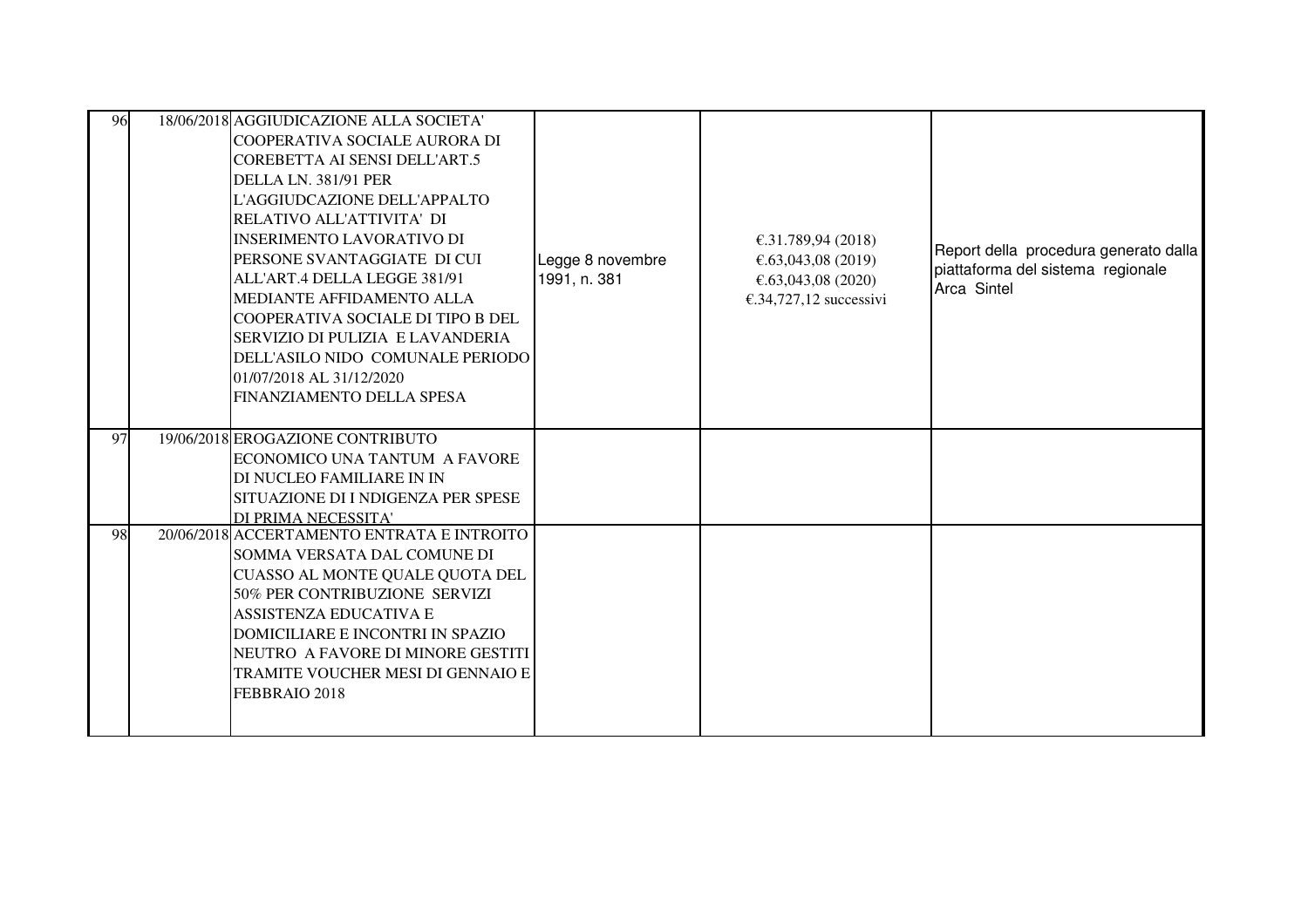| 99  | 20/06/2018 ACCERTAMENTO ENTRATA E INTROITO<br>SOMMA VERSATA DAL COMUNE DI<br>CUASSO AL MONTE QUALE QUOTA DEL<br>50% PER CONTRIBUZIONE SERVIZI<br>ASSISTENZA EDUCATIVA E<br>DOMICILIARE E INCONTRI IN SPAZIO<br>NEUTRO A FAVORE DI MINORE GESTITI<br>TRAMITE VOUCHER MESI DI GENNAIO E<br><b>FEBBRAIO</b> |  |  |
|-----|----------------------------------------------------------------------------------------------------------------------------------------------------------------------------------------------------------------------------------------------------------------------------------------------------------|--|--|
| 100 | 20/06/2018 ASSUNZIONE IMPEGNO DI SPESA<br>ASSUNTO PER COMPARTECIPAZIONE AL<br>COSTO DELLA RETTA PER FREQUENZA<br>PRESSO SERVIZIO DI FORMAZIONE<br>ALL'AUTONOMIA DELL'ASSOCIAZIONE<br>LA MONDA ONLUS IN FAVORE DI<br>PERSONA DISABILE - PERIODO LUGLIO<br>2018 - DICEMBRE 2018                            |  |  |
| 101 | 20/06/2018 EROGAZIONE CONTRIBUTO A FAVORE<br>DI MINORI IN AFFIDAMENTO<br><b>FAMILIARE - ASSUNZIONE IMPEGNO DI</b><br>SPESA PERIODO 2^ SEMESTRE 2018                                                                                                                                                      |  |  |
| 102 | 21/06/2018 AUTORIZZAZIONE AL CAAF CGIL<br>LOMBARDIA SRL ALL'INOLTRO ALL'INPS<br>DI ISTANZA DI PERSONA RESIDENTE<br>PER LA CONCESSIONE DELL'ASSEGNO<br>AL NUCLEO FAMILIARE                                                                                                                                |  |  |